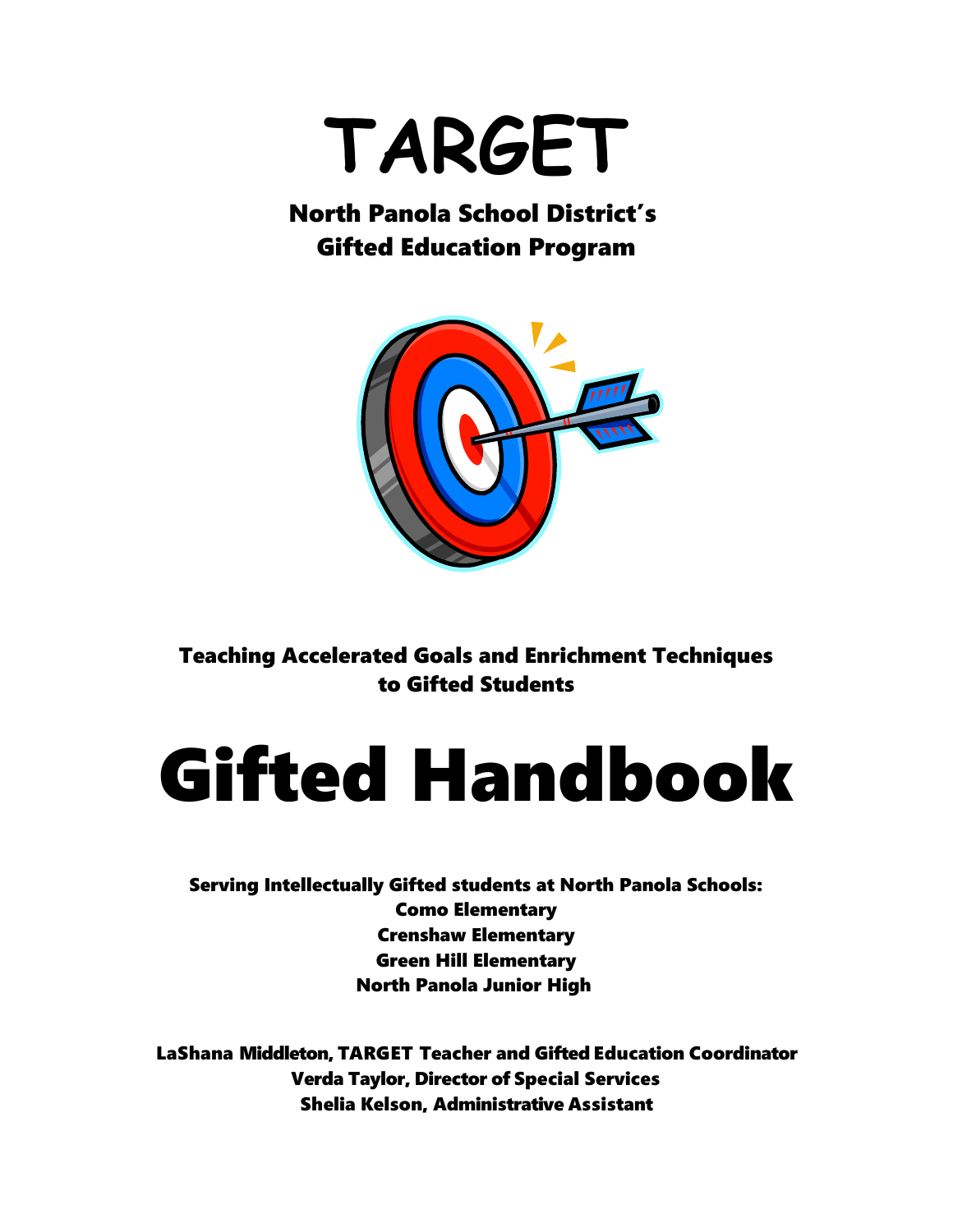### **Revised and Approved by North Panola Board of Trustees, September 19, 2017 Table of Contents**

### **Section 1: Introduction and Overview**

### **Section 2: Information, Regulations, and Recommendations**

### **Section 3: The Curriculum Strands**

**Section 4: Appendices**

**Mr. Cedric Richardson, Superintendent of Education Dr. Wilner Bolden, Deputy Superintendent Mr. Jamone Edwards, Assistant Superintendent**

**LaShana Middleton, TARGET Teacher and Gifted Education Coordinator [lmiddleton@northpanolaschools.org](mailto:lmiddleton@northpanolaschools.org)**

> **Verda Taylor, Director of Special Services Shelia Kelson, Administrative Assistant**

**GreenHill Elementary Mrs. LaTonya Robinson, Principal Mrs. Misa Presley, Asst. Principal Mrs. Emge-Cassidy, Counselor**

**Como Elementary Mr. Victor Henson, Principal Ms. Kimberly Nevels, Asst. Principal Mr. Deon Harrington, Counselor**

**Crenshaw Elementary Mrs. Rachel Williams, Principal Ms. Michele Prince, Asst. Principal Ms. Wanda McKinney, Counselor**

**North Panola Junior High Dr. Mario Keys, Principal Mr. Keith Powell, Asst. Principal Ms. Anterior Ballentine, Counselor**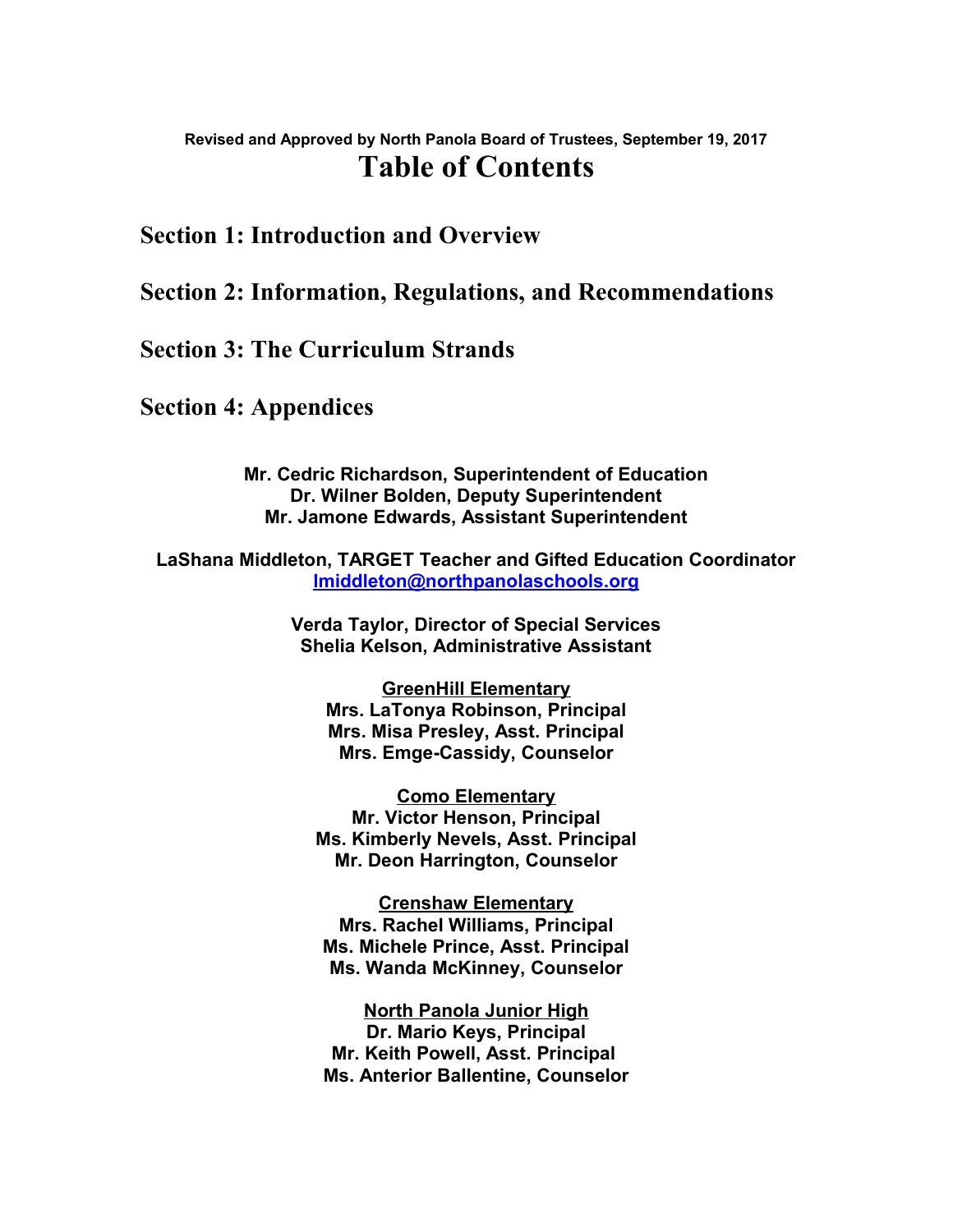# **TARGET**

### **Gifted Education…It's the LAW!**

Welcome to the North Panola School District's Intellectually Gifted Program. This program offers instruction and exploration in various content areas based on student interests and Mississippi Department of Education guidelines. Promotion of appropriate, quality education for students identified as intellectually gifted will be the primary goal.

The **MDE** defines **intellectually gifted** students as: "those children and youth who are found to have an exceptionally high degree of intelligence as documented through the identification process."

**The Mississippi Gifted Education Act of 1989**, as amended in 1993, mandates that each public school district within the state provide gifted education programs for intellectually gifted students in grades 2-6. All local public school districts may have gifted education programs for intellectually gifted students in grades 7-12, artistically gifted students in grades 2-12, creatively gifted students in grades 2- 12, and/or academically gifted students in grades 9-12, subject to the approval of the State Board of Education.

 "**Gifted Education Programs (GEP)"** shall mean special programs of instruction for intellectually gifted children in grades 2-12, academically gifted children in grades 9-12, artistically gifted children in grades 2-12, and/or creatively gifted children in grades 2-12 in the public elementary and secondary schools of this state.

The **North Panola School District** currently serves the Intellectually Gifted population in Grades 2-8. **TARGET** provides services to identified intellectually gifted students by a properly endorsed teacher of the gifted.

**The Jacob Javits Act** (PL 107-110 sec. 9101) declares that intellectual ability and academic ability are two distinct and separate areas of performance. Accordingly, while grades and/or achievement test scores might be an indicator of giftedness, neither grades nor achievement test scores shall eliminate a student from the identification process for the intellectually gifted program. Grades and/or achievement test scores are more appropriately an indicator of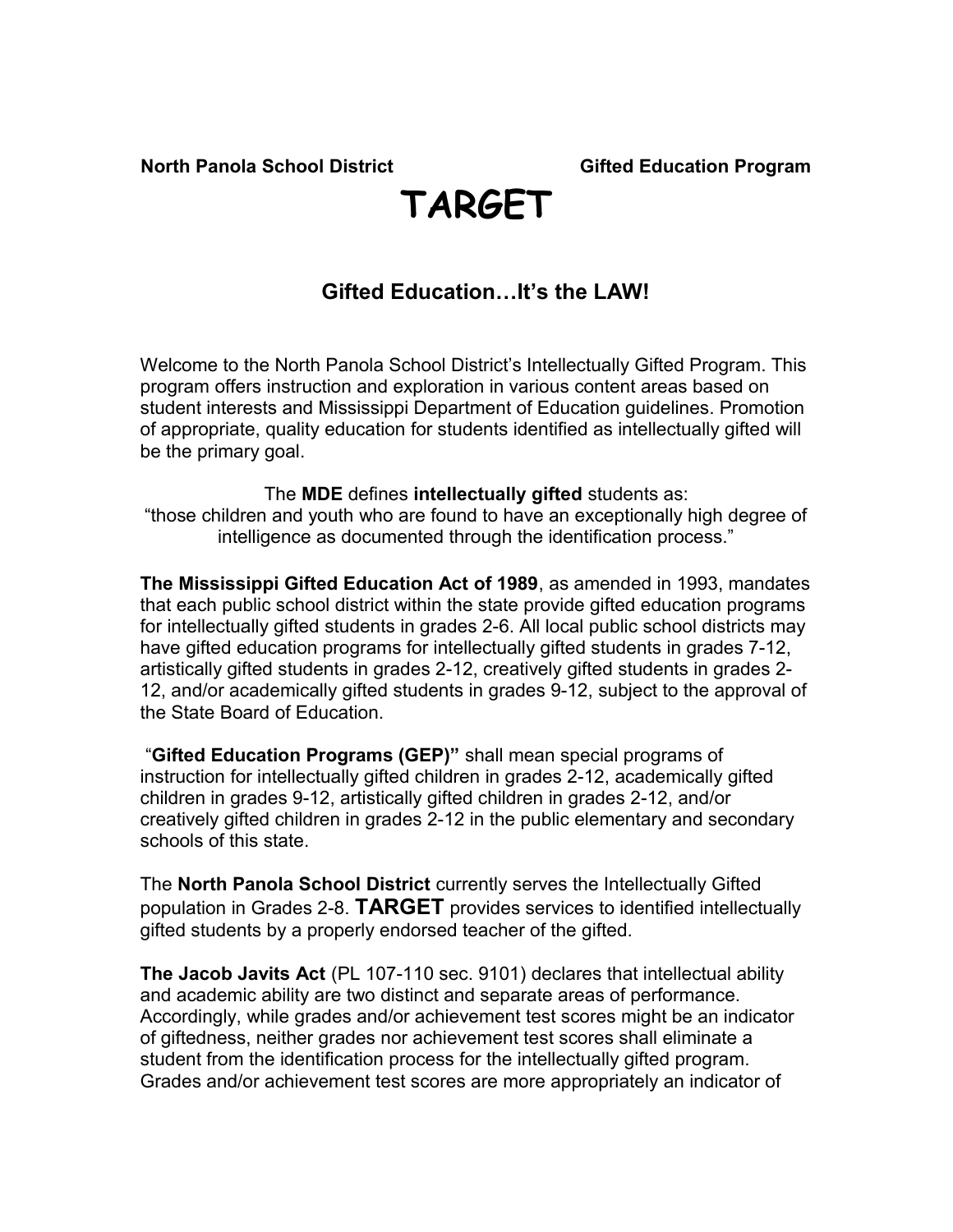academic giftedness. Many intellectually gifted students are not going to be high achieving, teacher pleasing students.

**North Panola School District Gifted Education Program** 

## **TARGET**

### **TARGET= Teaching Accelerated Rigorous Goals and Techniques to Gifted Students**

**TARGET** is a pull-out program of enrichment for 2nd-8th grade intellectually gifted students in the North Panola School District. Students spend 5 hours per week in **TARGET** classes. **TARGET** students work under specific Instructional Management Plan (IMP) objectives for process skill development as suggested by the Mississippi Department of Education. During the time spent in **TARGET**, students are involved in long and short term intellectual assignments as well as enrichment and extension of regular classroom academic programs based on individual levels of ability, interests, and **MDE** suggested outcomes.

**The Mississippi Department of Education** regulations require that *"*gifted students are grouped together for a minimum of five hours per week to participate in enrichment activities developed to enhance the integration of advanced content and student interests utilizing higher level thinking skills, creative problem solving, critical thinking skills, research skills, personal growth and human relations exercises, leadership skills, and creative expression."

Through the implementation of varied instructional strategies, as well as topic development based on students' strengths, needs, and interests, academic progress is encouraged and accelerated, focusing on the unique intellectual and affective needs of intellectually gifted students. Instructional strategies addressing cognitive and affective needs develop skills in critical and creative thinking, effective decision making, leadership, and group dynamics. These instructional strategies serve to broaden the scope of knowledge and instill independent study skills that will serve the student in their daily lives and throughout their academic career.

### **Gifted Education is not a reward, it's an entitlement.**

Portions of state law addressing gifted education include Sec 37-23-171 Short title, Sec 37-23-173 Legislative findings and declarations; purpose, Sec 37-23- 175 Definitions, Sec 37-23-177 General powers and duties of state board of education, Sec 37-23-179 Promulgation of rules, regulations, guidelines; office for gifted education; implementation of programs of gifted education by local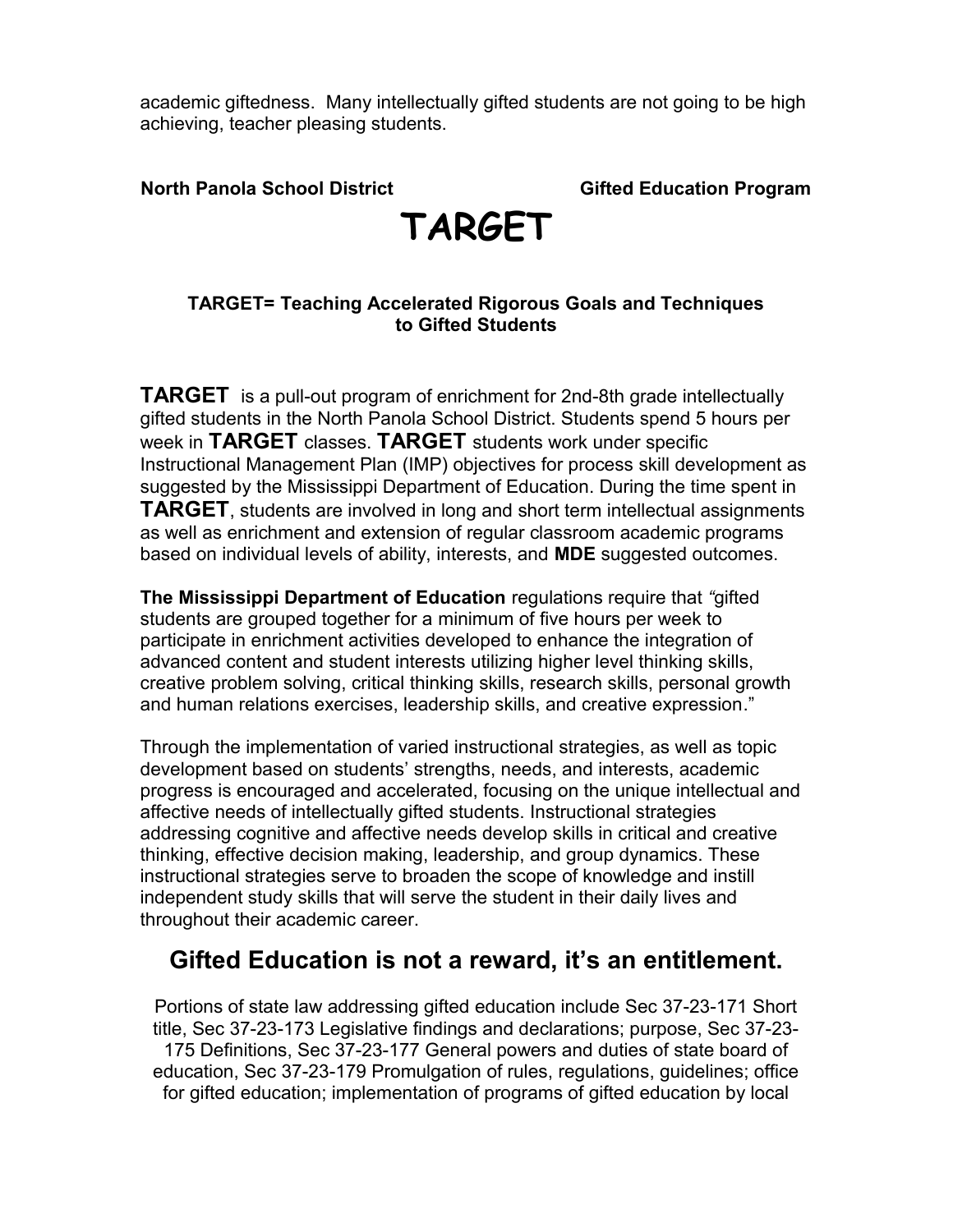school districts; funding of programs and Sec 37-23-181 Relationship of Secs. 37-23-121 through 37-23-131.

**North Panola School District Gifted Education Program** 

# **TARGET**

### **Mission Statement**

The North Panola School District strives to foster the unique intellectual, social, and emotional needs of the Gifted Student, while educating him/her through the development of appropriate services that meet their needs. TARGET will foster, enhance, and maximize the development of intellectually gifted learners by providing a unique educational experience that is in addition to and different from the experiences available in the regular education classroom.

### **Purpose**

The purpose of the Gifted Education Program in the North Panola School District is to provide enriching educational experiences for children who possess a high degree of intelligence. The program is designed to meet the individual needs of the gifted learner and is in addition to and different from the regular classroom's program of study. TARGET offers accelerated learning opportunities and is committed to the motivation and guidance of gifted students through an enriched quality education.

### **Philosophy**

The North Panola School District, in accordance with the Mississippi Department of Education's regulations and standards for gifted education programs, is committed to identifying intellectually gifted students and providing a program of enrichment that addresses their unique talents, needs, and learning styles. Recognizing the intellectual, emotional, and social needs of gifted students; as well as their potential for creativity, higher-level thinking, independent learning, and leadership; the program addresses cognitive and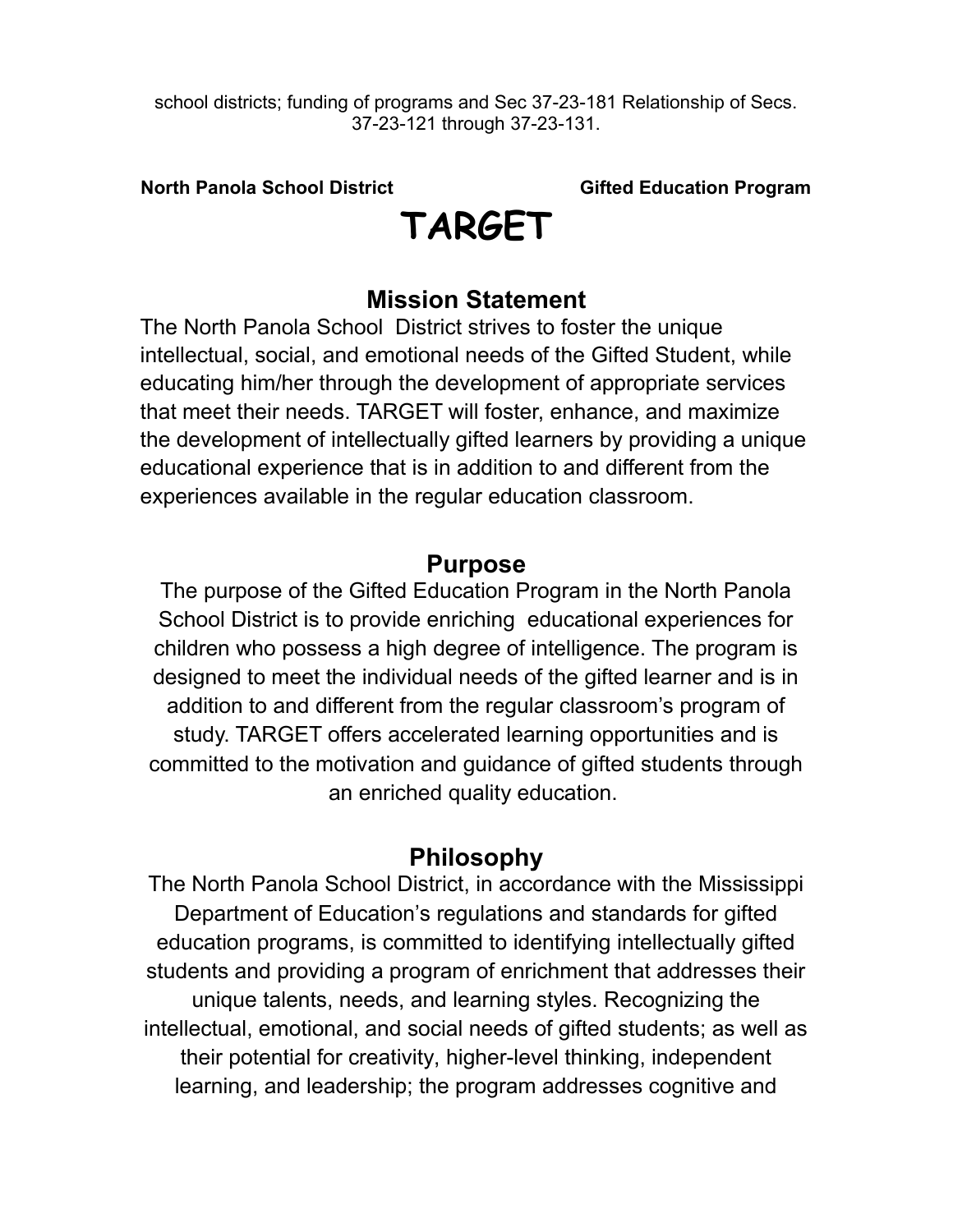affective needs with a curriculum that is qualitatively different from the regular classroom.

**North Panola School District Gifted Education Program** 

# **TARGET**

### **Program Design**

The Gifted Education Program in the North Panola School District, in accordance with the MS State Department of Education's standards for gifted education programs, is committed to identifying intellectually gifted students and providing a program of enrichment that addresses their unique talents, needs, and learning styles. We recognize their potential for creativity, higher level thinking, independent learning and leadership.

These students attend TARGET classes a minimum of 5 hours per week, where they are exposed to the challenging opportunities addressing their cognitive and affective needs that are above and beyond those provided in the regular classroom.

### **Goals of Gifted Education**

The Gifted Education Program at North Panola Schools shall:

- $\triangleright$  Provide challenging opportunities of exchanged learning among intellectual peers.
- $\triangleright$  Ensure a safe environment with a curriculum that meets individual needs.
- $\triangleright$  Develop life long learners who become productive, creative, and contributing members of society.
- $\triangleright$  Increase understanding of self and others to develop healthy, positive, and enriching relationships.
- $\triangleright$  Improve parental and community involvement for the

advancement of gifted education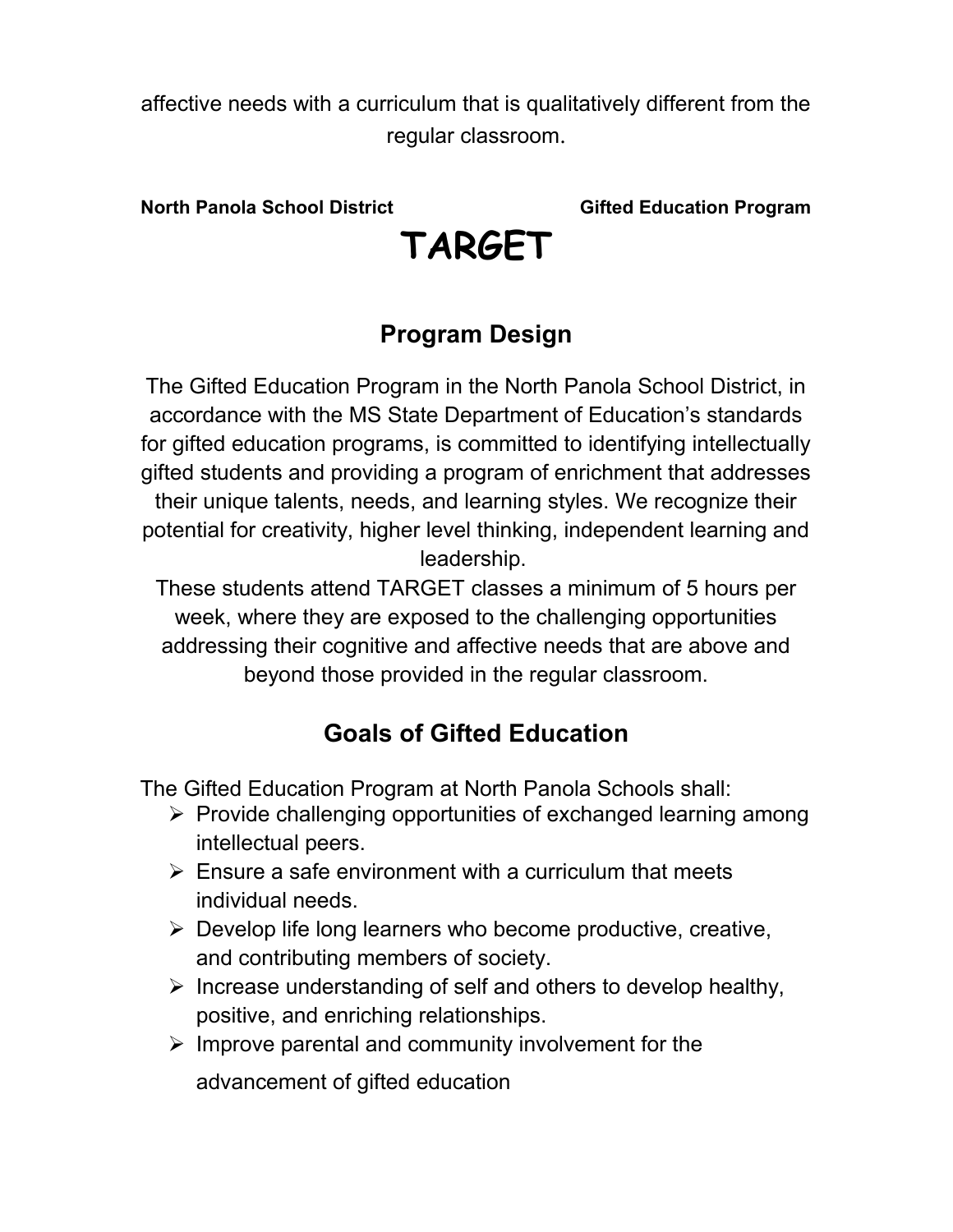# **TARGET**

.

### **Gifted Education Program Objectives**

- $\triangleright$  To provide an equitable identification process for gifted students which is inclusive and meets requirements as outlined in state regulations.
- $\triangleright$  To provide a gifted learning environment that allows gifted students to interact with intellectual peers.
- $\triangleright$  To provide challenging, learning experiences that address the multiple talents, challenges, and cultural diversity of the district's population.
- $\triangleright$  To provide a challenging, differentiated curriculum and teaching strategies that address the intellectual, cognitive, and affective characteristics of the gifted learner
- $\triangleright$  To focus on students' interests, strengths, and learning styles in order to encourage a life-long love of learning.
- $\triangleright$  To provide opportunities for students to develop skills in creative and critical thinking, research, communication, creative and performing arts, leadership, career awareness, life-skills, self-directed learning, group dynamics, and self-evaluation.
- $\triangleright$  With the assistance of school counselors, to provide differentiated guidance efforts to meet the social-emotional needs of gifted students including those who are underachieving, twice exceptional, and from diverse populations.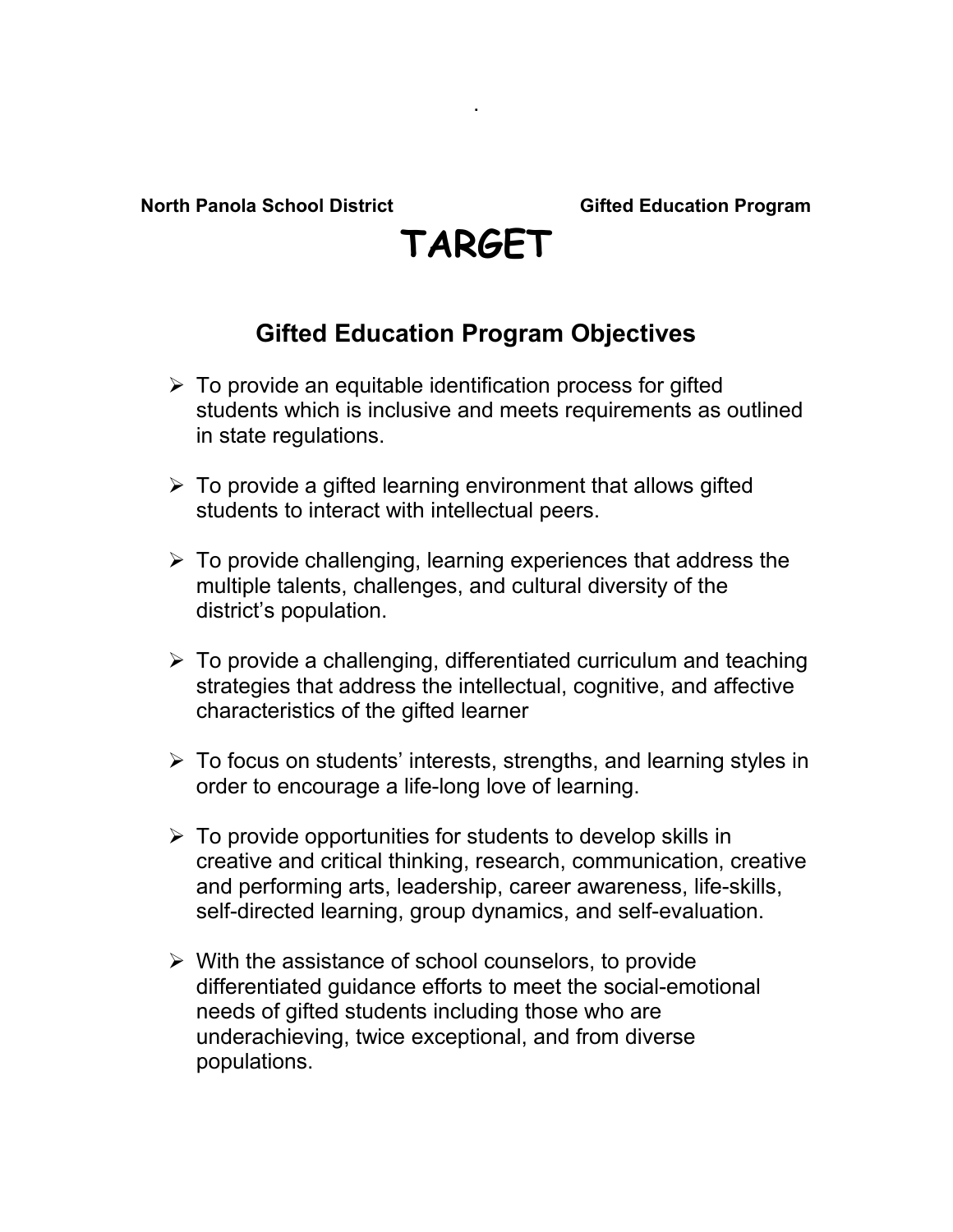$\triangleright$  To foster improvement of the gifted program through continued self evaluation and external review/audit.

### **North Panola School District Community Construction Cifted Education Program**



In **TARGET**, effective instruction of intellectually gifted students takes place in an **environment** that:

• permits and encourages gifted students to develop their potential through interaction with intellectual peers

• encourages and nurtures inquiry, flexibility, decision making, thinking skills, self-evaluation, and divergent thinking

• honors students' unique learning and thinking styles, talents, and differences

• provides appropriate modifications for special populations such as: profoundly gifted, learning disabled gifted, culturally diverse gifted,

underachieving gifted,

etc.

The curriculum and its delivery system must address the cognitive, affective, and relational characteristics and needs of the intellectually gifted learner which include:

- inquisitiveness / curiosity
- complexity
- an extraordinary learning capacity
- a preference for intuitive / holistic learning and diverse interests
- a tendency toward perfectionism and fear of risk taking
- a need to understand and accept the nature of giftedness
- a need to develop positive, healthy relationship skills
- a need for self-reflection
- a need to search for meaning and connectedness through real life problem solving

\**Uneven development*: For example, motor skills may lag behind cognitive and conceptual abilities, particularly in younger intellectually gifted children. Thus, these children can visualize what they want to do, yet their motor skills may not allow them to achieve their goal. This often results in intense frustration and emotional outbursts. In addition, since the cognitive skills are more pronounced than other areas of development, intellectually gifted children and youth may use these to deal with the world, while social and emotional skills remain undeveloped.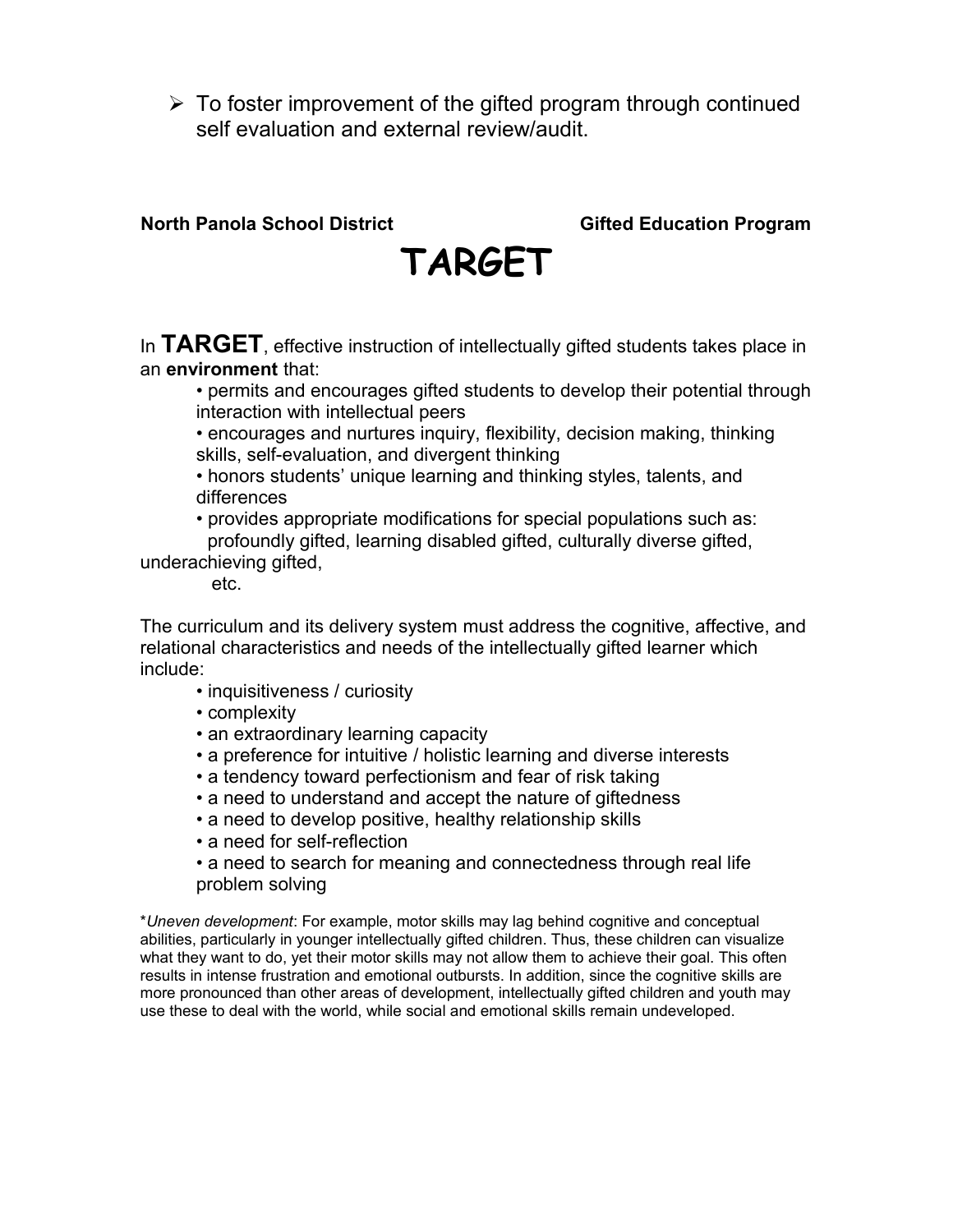# **TARGET**

### Overview of Gifted Education Competencies

| <b>THINKING SKILLS</b>                                                                                                                                                                                                                                                                                                                                                                                                                                                                 | <b>CREATIVITY</b>                                                                                                                                                                                                                                                                                                                                                                            |
|----------------------------------------------------------------------------------------------------------------------------------------------------------------------------------------------------------------------------------------------------------------------------------------------------------------------------------------------------------------------------------------------------------------------------------------------------------------------------------------|----------------------------------------------------------------------------------------------------------------------------------------------------------------------------------------------------------------------------------------------------------------------------------------------------------------------------------------------------------------------------------------------|
| Given a topic/situation, the learner will<br>define and classify the problem(s), make<br>connections, and draw distinctions,<br>analyze information objectively and<br>critically (reflectively developing a<br>relationship between facts and values),<br>and differentiate truth and beliefs from<br>his/her understanding of what is logically<br>and realistically possible.                                                                                                       | Given a real-life situation, the student will<br>be able to select from divergent thinking,<br>analogical thinking, visualization, attribute<br>listing, morphological analysis, synectics,<br>intuitive thinking, spontaneous thinking,<br>creative problem solving, and/or the<br>creative process in an appropriate manner<br>to develop a workable solution(s).                          |
| <b>INFORMATION LITERACY</b>                                                                                                                                                                                                                                                                                                                                                                                                                                                            | <b>COMMUNICATION SKILLS</b>                                                                                                                                                                                                                                                                                                                                                                  |
| Given a real situation, the student will<br>identify and define the problem, design a<br>research plan appropriate to the problem,<br>conduct the investigation, decide on the<br>most appropriate media for dissemination<br>of the findings/ solutions, and present the<br>results before an authentic audience.                                                                                                                                                                     | Given the need to retrieve and/or<br>disseminate information, the students will<br>select and utilize the most appropriate<br>media based upon available resources,<br>technology, audience, and time available,<br>for the most effective communication of<br>information, ideas, feelings, and concepts<br>and correctly interpreting those of others.                                     |
| <b>AFFECTIVE SKILLS</b>                                                                                                                                                                                                                                                                                                                                                                                                                                                                | <b>SUCCESS SKILLS</b>                                                                                                                                                                                                                                                                                                                                                                        |
| As a gifted learner, students will develop<br>self-acceptance and awareness and<br>demonstrate responsibility for personal<br>growth along with awareness of personal<br>and cultural diversity in others by<br>recognizing forms of bias and stereotypes<br>in order to respect unique beliefs and<br>experiences in themselves and others by<br>understanding and embracing giftedness,<br>appropriately coping with stress in order to<br>become healthy, responsive, contributing, | Given a real-life situation, the student will<br>utilize effective organizational, decision<br>making, goal-setting, project management,<br>and time management skills, including<br>controlling impulses and adapting to<br>unforeseen circumstances, in order to<br>develop solutions to problems and achieve<br>goals whether working individually or as a<br>leader or member of a team. |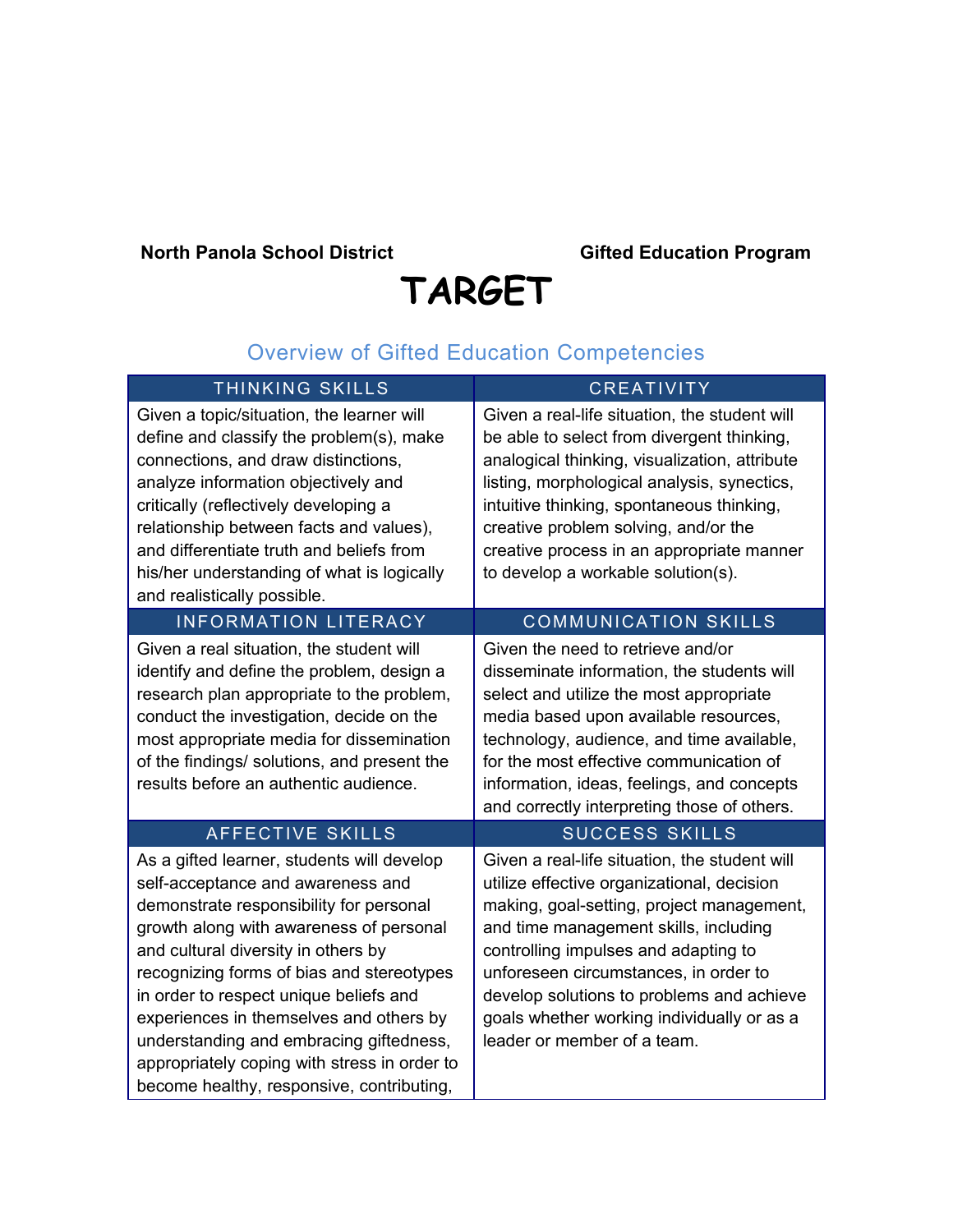

### **No Stereotypes, Please**

.

Intellectually gifted children can and do exhibit a wide variety of attitudes and interests and quite often do not fit into the anticipated "gifted child" stereotype. They do not always make the honor roll, are not always well-behaved, do not always do their homework, and are not gifted in all areas. The Intellectually Gifted Program is based on a student's innate ability, rather than learned academics, meaning that participants in this program may not have "straight A's" and students with "straight A's" may not be eligible for gifted services.

### **TARGET class**

TARGET is specifically designed to meet the special needs of intellectually gifted students. **This program is not a privilege/reward, nor is removal from it to be used as a means of discipline. No child who qualifies for gifted program services shall be denied access to them at the daily discretion of the teacher.** Regular classroom teachers are not to withhold students from TARGET for disciplinary reasons, including failure to do homework or class work. No child may be penalized for participating in TARGET. (**Mississippi Gifted Education Act of 1989, Mississippi Code Sections 37-23-171 through 37-23- 181).**

### **Missed Assignments**

Gifted students shall be held accountable for demonstrating mastery of concepts and information on regularly scheduled tests while they are attending TARGET class. *State Regulations, p.27*

When gifted students miss regular classroom work because of participation in TARGET, they are not to be penalized. Please allow them the opportunity to demonstrate mastery of the skill(s). The students in the TARGET Program are identified as Intellectually Gifted. This is not synonymous with academically gifted.

Regular classroom teachers should communicate regularly with parents and TARGET teacher when academic problems arise. However, "Grades and/or success in the regular education program is the responsibility of the regular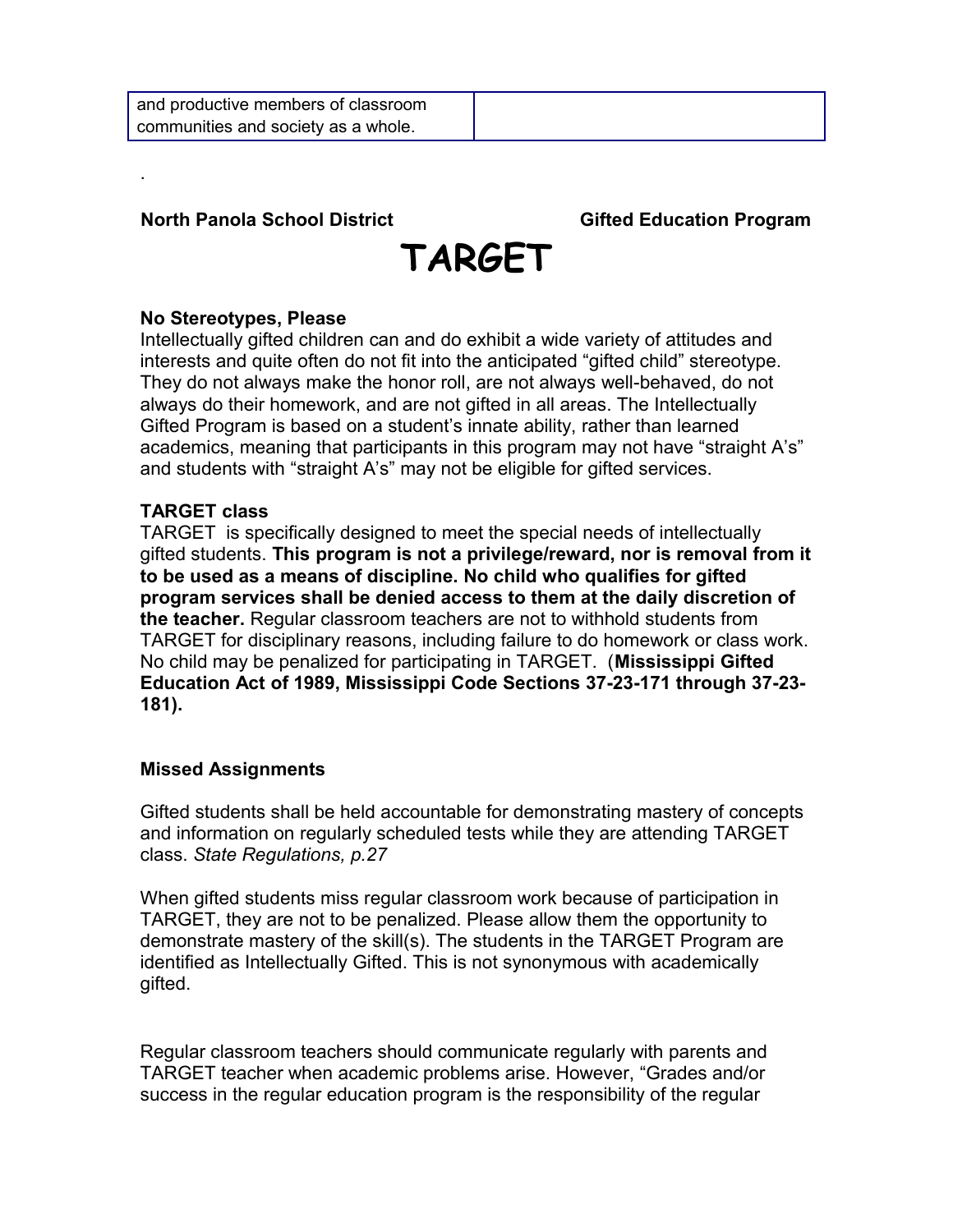classroom teacher and should not be considered as a reason for removal from the gifted program." *State Regulations, p. 26* 

As the academic progress and welfare of the students are always of prime consideration, special situations will be handled on an individual basis.

### **North Panola School District Community Construction Cifted Education Program**



### **In the Gifted Classroom**

### **What you should not see in the gifted classroom:**

- More of the same kind of work from the regular education program and classroom
- Focus on the use of activity books and/or the ditto(s)
- Focus on recall of facts, information, and knowledge
- Focus on pre-packaged units and /or mini-unit that have no relevance to the needs of the gifted students being served
- Focus on hobbies and interests of the teacher of the gifted
- Focus on competitions or educational games
- Focus on cookbook approaches to classroom activities
- Focus on "things" simply because they are not covered in the regular education program
- Traditional classroom setting
- Focus on a single learning style

### **What you should see in the gifted classroom**

- Focus on specific and unique identified needs of gifted students
- Focus on specific interests of the gifted students being served, identified with input from the students
- Focus on the identified learning styles of the students
- Focus on more advanced and complex issues and themes that go beyond the domain of the regular education program
- Focus on CREATING new ideas and products
- Focus on analysis, synthesis, and evaluation
- Focus on discovery, open-endedness, and reasoning
- Focus on identification of real problems, real investigations, and real audiences
- Focus on self-understanding
- Focus on self-directed learning
- Focus on self-initiated, lifelong learning
- Focus on creativity
- Focus on process skills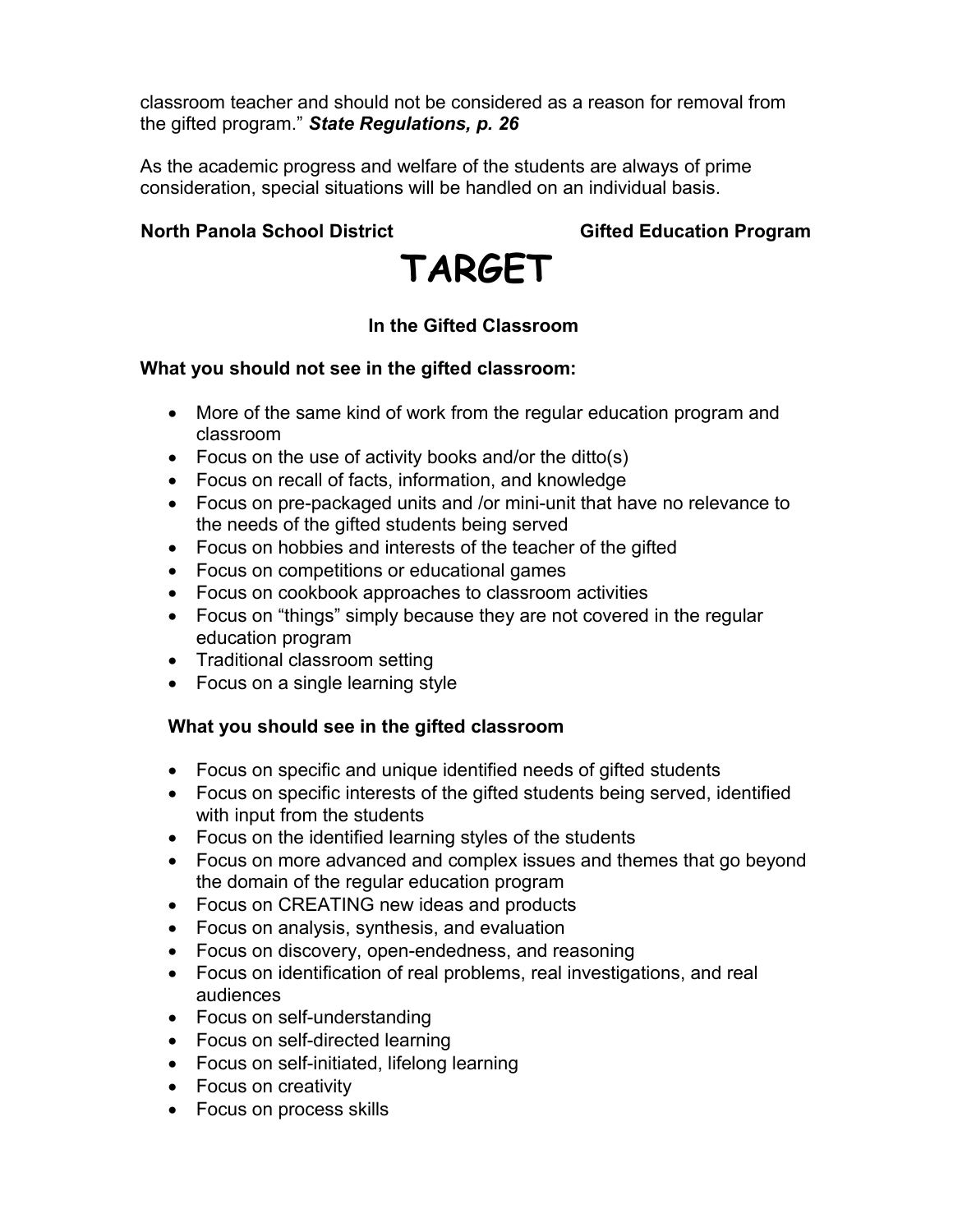- Focus on Metacognition
- Focus on development of individual strengths and individual interests
- Focus on small group and individual investigations

ConradCastle, PhD Coordinator, Gifted Education Program **North Panola School District Communist Construction Cifted Education Program** 

# **TARGET**

### **Qualitatively Differentiated Curriculum for the Gifted**

### **Gifted learners prefer idea-mates rather than age-mates. They enjoy the company of peers because the peer group understands one another.**

### **TARGET's curriculum:**

- Focuses on the specific and unique needs of gifted not more of the same kind of work.
- Focuses on specific learning styles of gifted not on the recall of facts, information and knowledge.
- Focuses on more advanced and complex issues and themes that go beyond the regular curriculum not on pre-packed units unrelated to the student's interests or needs.
- Incorporates the process of analysis, synthesis and evaluation not solely on educational games
- Focuses on discovery, open-endedness, and reasoning.
- Focuses on real problems real investigations, and real audiences.
- Encourages self-understanding and self-initiated, lifelong learning.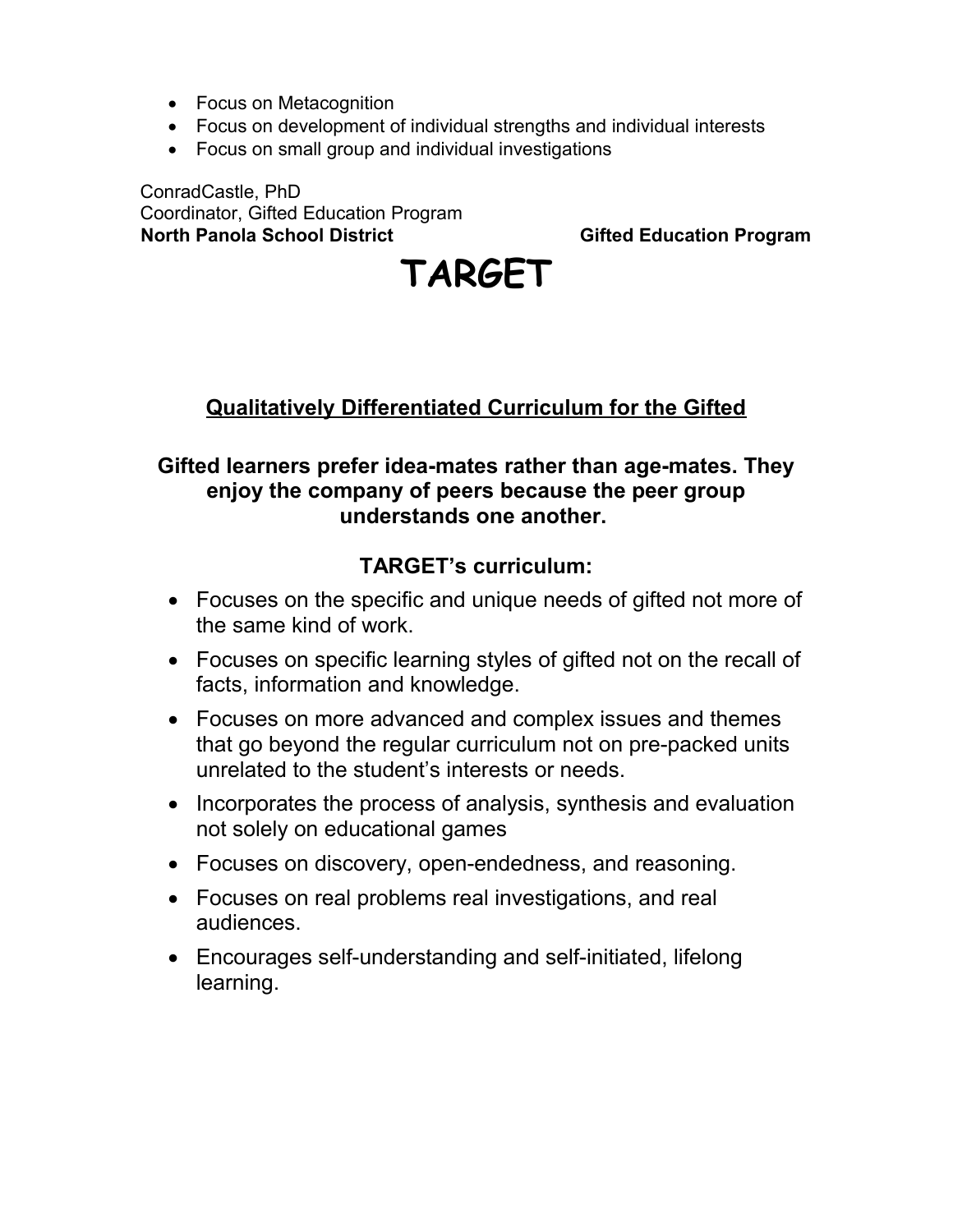# **TARGET**

### **Curriculum Framework**

In response to the identified needs of this population, the North Panola School District has synthesized the growing body of research regarding intellectually gifted children and youth into a model that serves as the framework for the Gifted Education Program.

The vision and objectives for gifted students are underpinned by the following principles:

- **Equity** All students, including students who are gifted, have the right to fair and equitable access to appropriate educational programs that meet their specific learning needs.
- Recognition of difference Students who are gifted are recognized as different from students of their own age in their speed of learning, the insightful quality of their thinking and their advanced ability in one or more areas.
- Educational excellence All students, including students who are gifted, have the right to appropriate educational programs that result in learning outcomes consistent with their abilities.

**TARGET** offers a differentiated curriculum for intellectually gifted students. It is achieved through many different teaching strategies and through the utilization of:

- **Attributes of Scholarliness**
- **Universal Themes**
- **Depth and Complexity**
- **Novelty/Independent Student**
- **Acceleration**

The differentiation of curriculum for **TARGET** students is achieved through the modification of:

- Process/Thinking Skills
- Content
- Resources/Research Skills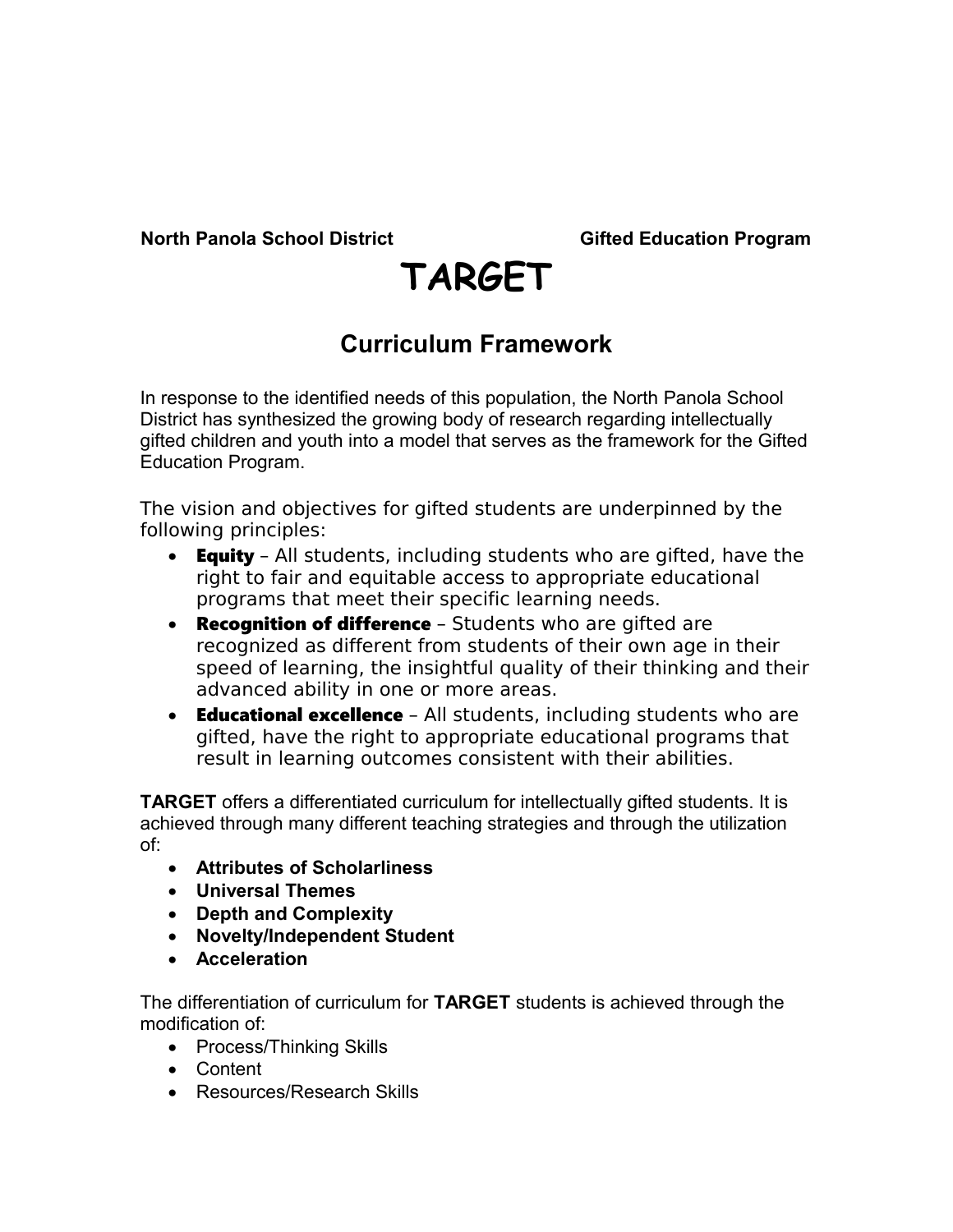• Products

### **The primary outcome for Intellectually Gifted Programs in Mississippi is METACOGNITION**.

### **North Panola School District Gifted Education Program**

# **TARGET**

#### The vision and objectives for NPSD Intellectually Learners are underpinned by these principles: **Equity Recognition of Differences Educational Excellence**

### **Primary Outcome for Intellectually Gifted Education Programs:**

**Metacognition:** Ability to understand one's own thinking process combined with the ability to bring together one's total learning experiences (cognitive and affective) to bear on a new situation, enabling one to appropriately apply that understanding to and empower the new endower, acting responsibly to enjoy the self-motivated discovery of new ideas and/or solutions. In short, it

is challenging students to do what others think cannot be done by students that age.

### **Desired Outcome of the Intellectually Gifted Education Programs:**

**Love of Learning:** Given carefully designed learning experiences that instill in each student an intense love of learning, the learner will become a lifelong learner and will use their almost limitless ability to learn to the fullest and their learning experience will be a joyous, satisfying one. Learning will be pure enjoyment with a purpose.

| <b>Regular Education Classes</b> | <b>Gifted Education Classes</b>   |
|----------------------------------|-----------------------------------|
| • Provides Differentiated        | • Provides Differentiated         |
| Instruction                      | Curriculum                        |
| • Teaches MS College &           | • Assists the students with       |
| <b>Career Ready</b>              | applying the MS College &         |
| Standards to students            | <b>Career Readiness Standards</b> |
| • Provides Tier I                | • Provides Tier II instruction to |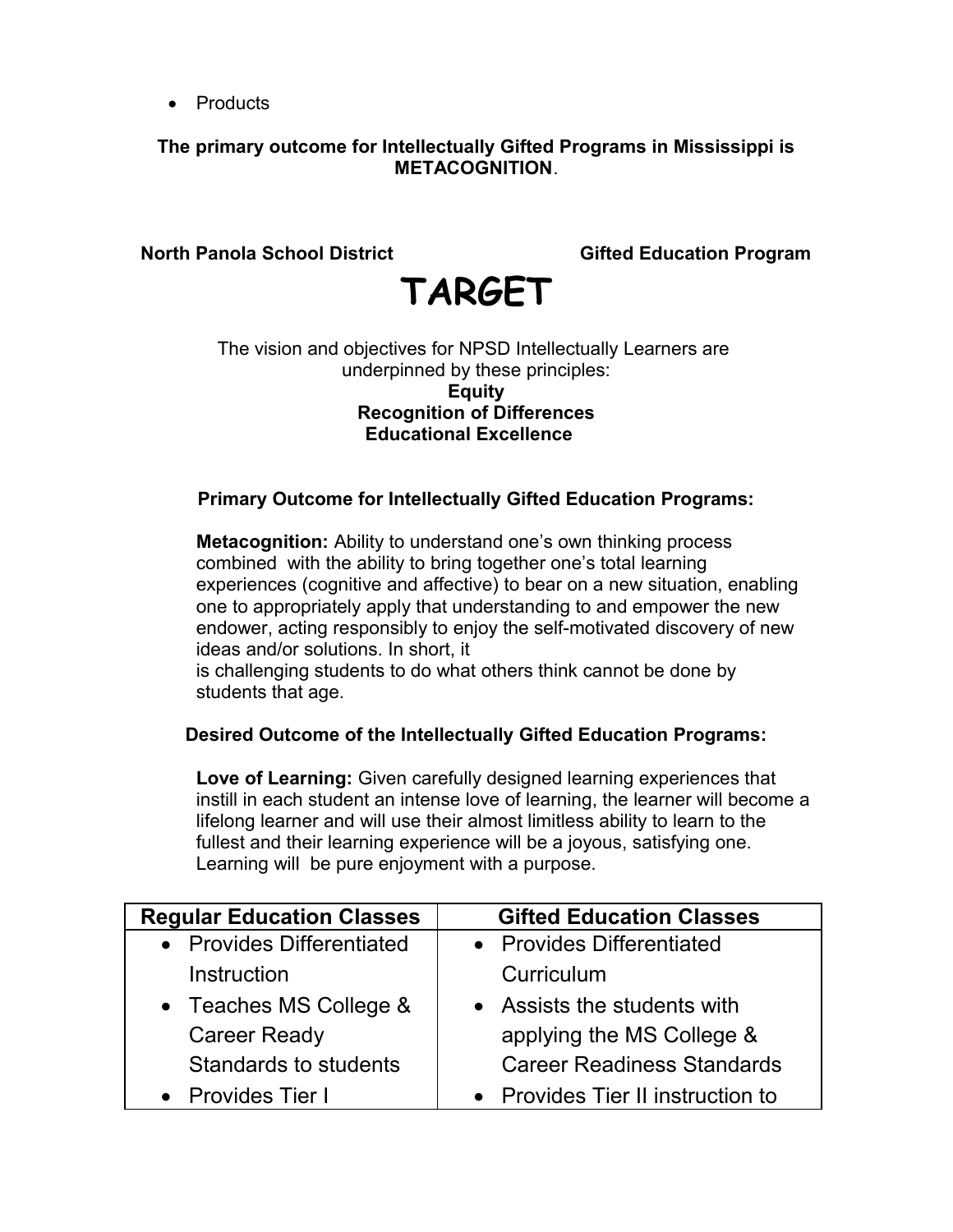instruction to Gifted Learners

Gifted Learners. Tier III instruction is also provided in the form of Independent Study Projects/Contracts

**North Panola School District Community Construction Cifted Education Program** 

# **TARGET**

### Classroom Expectations

### **What you can expect from your teacher - Ms. Middleton**

- provide my best efforts in teaching
- respect your child's needs
- maintain open lines of communication
- create engaging lessons and activities
- foster and challenge your child's thinking

### **What I expect of you – the student**

- provide your best efforts in participation and completion of assignments
- listen, think, and engage actively
- respect your peers, faculty, staff, and property
- initiate learning and challenge yourself
- Remember NPSD's Code of Conduct PRIDE:
	- o Prepared
	- o Respectful
	- o Initiative
	- o Dependable
	- o Excellence

### **What I expect of you – the parent**

- inquire about knowledge gained in TARGET
- become an active member of TARGET Parent Advocacy Group
- attend TARGET and school functions (PTO, Open House, Book Fairs, etc)
- maintain open lines of communication
- celebrate your child's successes daily

### **Reminders**

 As a TARGET student, you are viewed as a model citizen in your school, your community, and in the North Panola School District.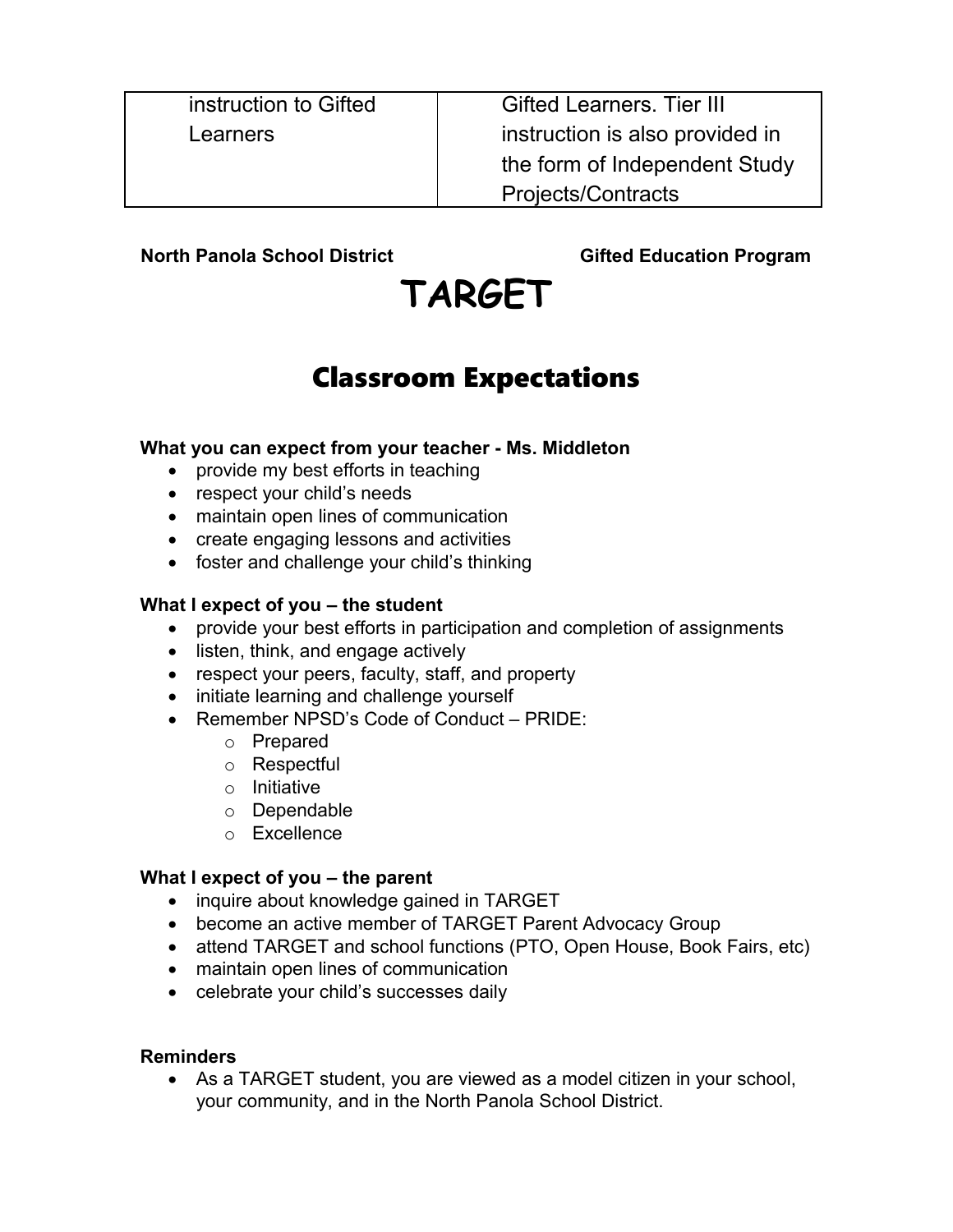- TARGET meets a minimum of 5 hours per week. You will miss your regular class meetings on the day you have TARGET. I will provide you with an assignment log to help you with your organizational skills.
- Please inform me of "need to know" information. This information includes: illness, stress, death in family, academic concerns, bullies, etc.

I am unable to assist if I am unaware of the situations and circumstances.

#### **North Panola School District Community Construction Cifted Education Program**

# **TARGET**

# Essential Elements of a Quality Gifted Education

### Classroom

www.ocps.k12.fl.us/framework/gi/guide/index.htm 1999

A quality gifted education classroom/school program is characterized by the following evidence:

 $\Box$  The teacher is endorsed in gifted education.

 $\Box$  Students are being challenged to perform to their maximum potential; genuine differentiated programming, not more of the same or simply acceleration of content

 $\Box$  Cognitive goals, objectives, and activities are clearly defined.

□ Goals and activities are related to social/emotional development; guidance and counseling are addressed on a regular basis.

 $\Box$  The teacher recognizes varying student learning styles and needs and facilitates lessons that honor students unique talents and differences

 $\Box$  Program paperwork is completed correctly and is in compliance with legal statutes.

 $\Box$  Varied and creative teaching strategies and materials are being utilized; less use of lecture/direct instruction method.

 $\Box$  Appropriate modifications are being made for students from special populations such as learning disabled gifted, ESL gifted, culturally diverse gifted, profoundly gifted, underachieving gifted, etc.

 $\Box$  There is regular, effective communication with students, families, and faculty. (newsletter, conferences, etc.)

 $\Box$  Parent meetings and/or workshops are offered.

 $\Box$  Students are actively engaged during each class meeting. (discussions, presentations, group work, conferences, simulations, learning centers, etc.)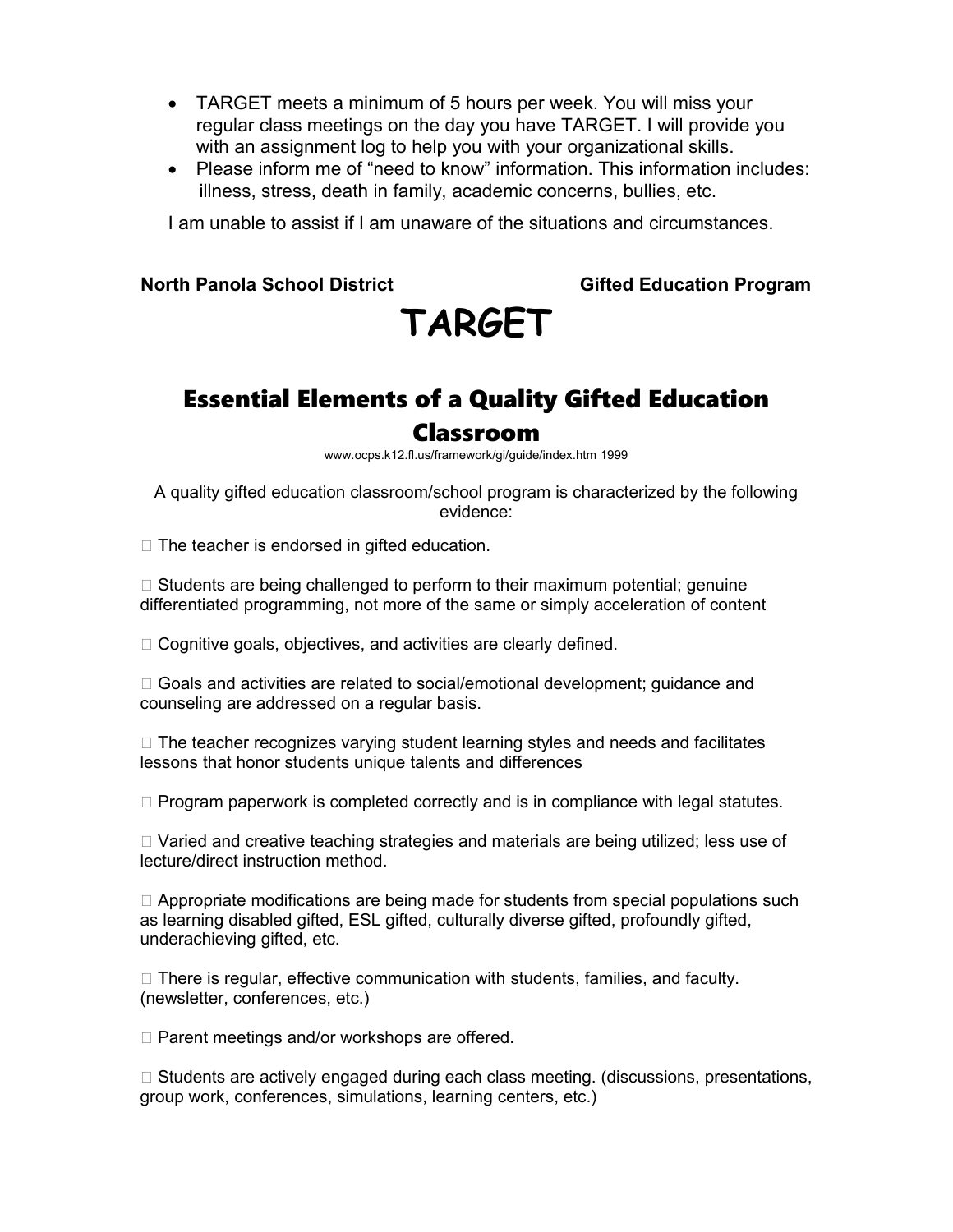- $\Box$  Students are participating in service learning projects.
- $\Box$  Students are engaged in original product development.
- $\Box$  Students participate in self and peer evaluation of performance.

 $\Box$  Students are cognitively stimulated to use analysis, synthesis, and evaluation as regular thinking processes.

 $\Box$  Students use metacognition to evaluate cognitive processes regularly used to solve problems.

### **North Panola School District Community Construction Cifted Education Program**

# **TARGET**

### Sample Vehicles for Delivery of the Gifted Curriculum: Teaching Methodologies and Strategies

- Simulations
- Literature Studies
- Thematic Units
- Concept Units
- Projects
- Computers
- Business Ventures
- Manipulatives
- Demonstrations
- Experiments
- Role Playing
- Mini-courses
- Arts / Aesthetics
- Community Involvement
- Lateral Thinking Puzzles
- Brainteasers
- Design Techniques
- Drama
- Debate
- Socratic Seminars
- Studies of Eminence
- Journals
- Small Group Instruction
- Independent Work
- Use of Multiple Intelligences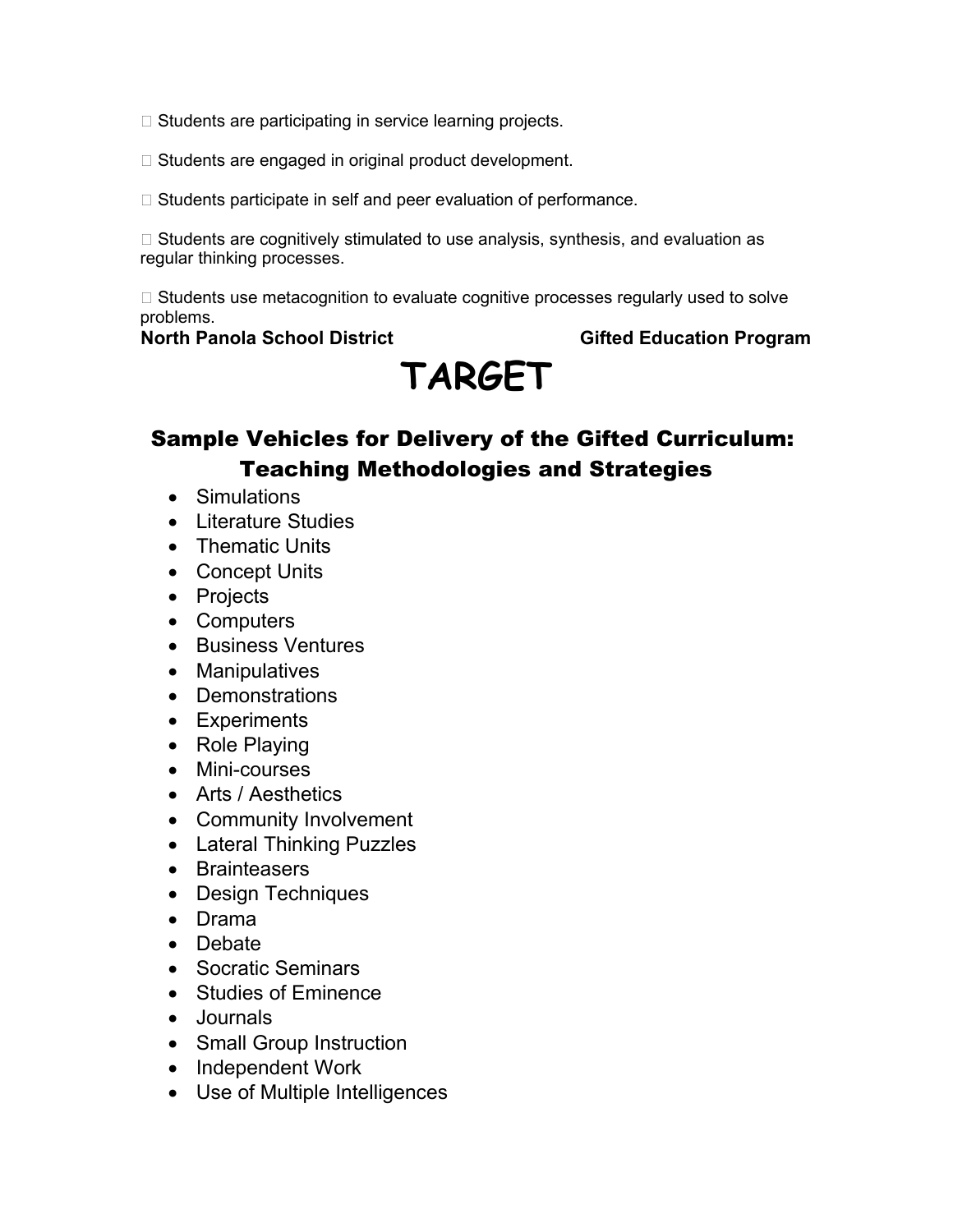- Individual Conferencing
- Webbing
- Mind Maps
- Service Learning
- Creative Products
- Problem Solving Competitions
- Questioning
- Portfolios
- Mass Media Productions

# **TARGET**

### The 21st Century Gifted Learner

**Motivated Committed Responsible Focused Creative Innovative Analytical Logical Engaged Resilient Independent thinker Globally aware Socially aware Emotionally aware Technologically connected Academically connected Persistent Problem solver Interactive Collaborative**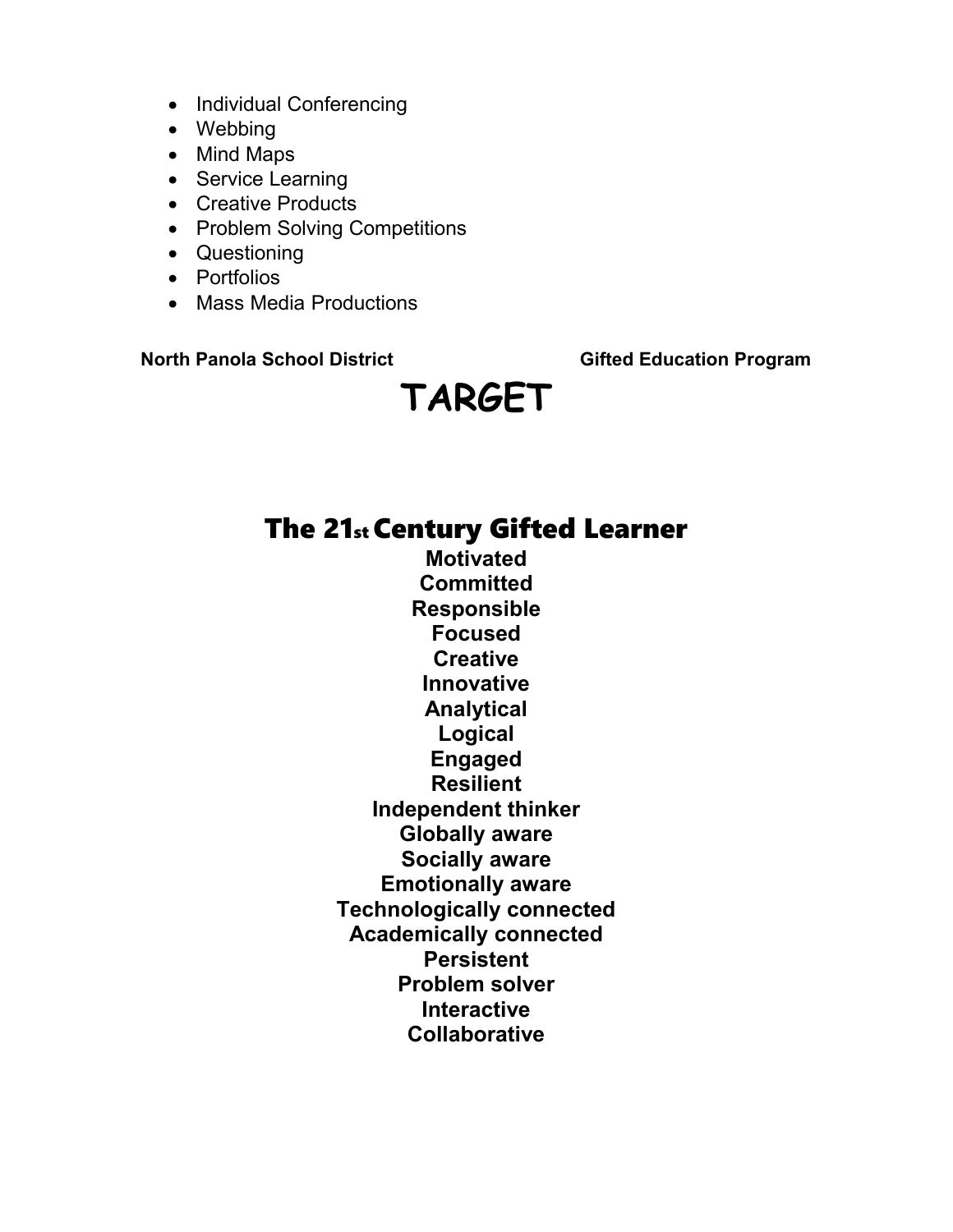### **Typical Mindsets that Put Out the Fire and Discourage Achievement:**

- Expectation of the 'Easy A'
- "Aren't you supposed to entertain us?"
- Failure and mistakes are 'No‐No's' = No risk‐taking or thinking outside the box
- The only thing school offers is boring, scripted, low-level, undifferentiated, test‐driven curriculum
- Instant Gratification: The 'Buy Now, Pay Later' syndrome
- It isn't cool to be gifted

**North Panola School District Communist Construction Cifted Education Program** 

# **TARGET**

### Differentiation Options

| By choosing from the columns below you can customize the amount of preparation |                                  |  |  |
|--------------------------------------------------------------------------------|----------------------------------|--|--|
| time in lesson planning.                                                       |                                  |  |  |
| <b>Low Prep Differentiation</b>                                                | <b>High Prep Differentiation</b> |  |  |
|                                                                                |                                  |  |  |
| Choices of books                                                               | Tiered activities or labs        |  |  |
| Homework options                                                               | Tiered products                  |  |  |
| Use of reading buddies                                                         | Webquests                        |  |  |
| Varied journal prompts                                                         | Independent studies              |  |  |
| Orbitals                                                                       | Multiple texts                   |  |  |
| Varied pacing with anchor options                                              | Alternative assessments          |  |  |
| Student-teacher goal setting                                                   | Learning contracts               |  |  |
| Work alone or together                                                         | Multiple-intelligence options    |  |  |
| Flexible seating                                                               | Compacting Spelling by readiness |  |  |
| Varied computer programs                                                       | Entry points                     |  |  |
| Varied supplemental materials                                                  | Varying organizers               |  |  |
| Options for varied modes of expression                                         | Lectures coupled with graphic    |  |  |
| Varying scaffolding on same organizer                                          | organizers                       |  |  |
| Computer mentors                                                               | Community mentorships            |  |  |
| Think-Pair-Share by readiness, interest,                                       | Interest groups                  |  |  |
| learning profile                                                               | Tiered centers                   |  |  |
| Use of collaboration, independence, and                                        | Interest centers                 |  |  |
| cooperation                                                                    | Literature circles               |  |  |
| Open-ended activities                                                          | <b>Stations</b>                  |  |  |
| Mini-workshops to reteach or extend                                            | Complex instruction              |  |  |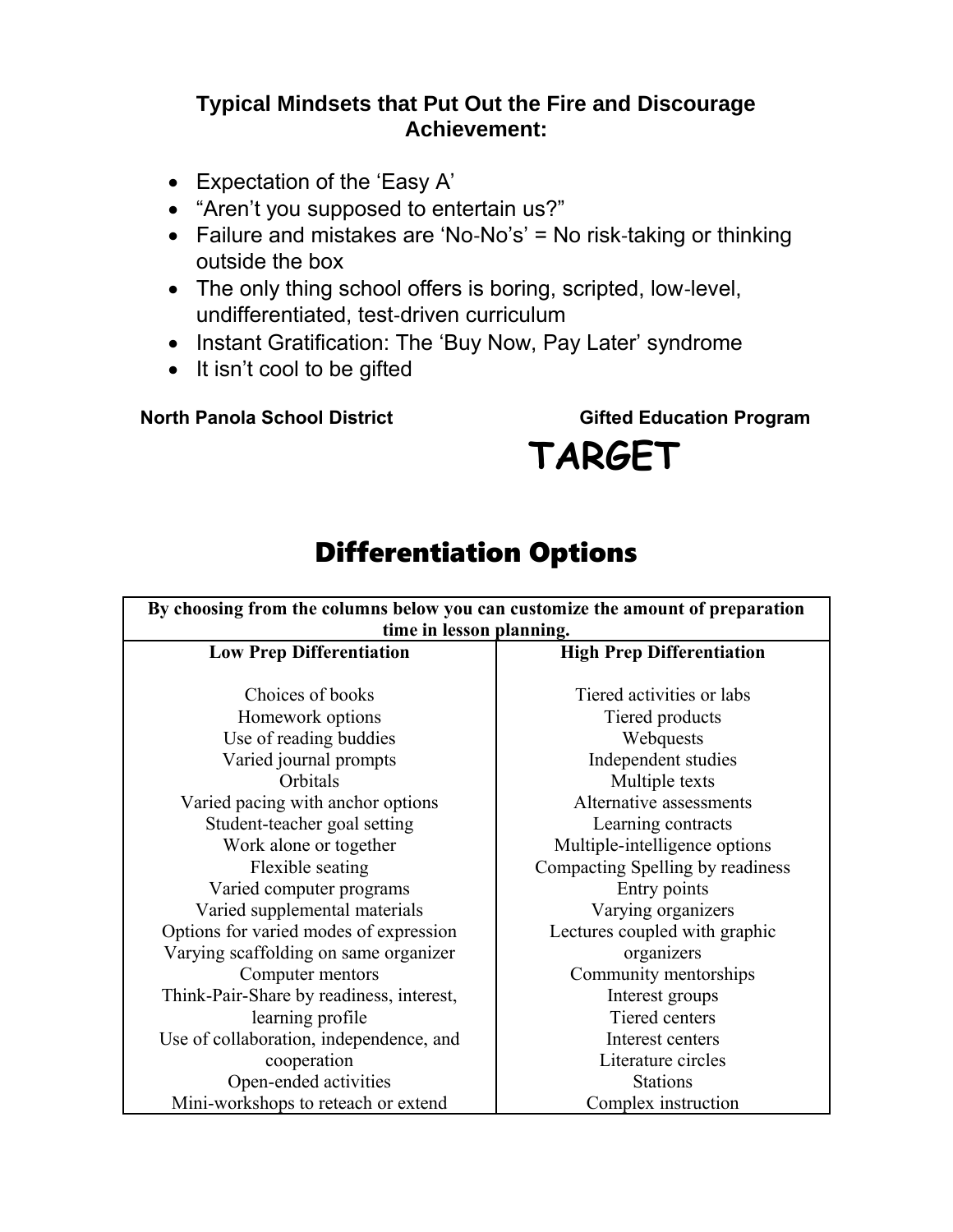skills Jigsaw Explorations by interest Games to practice mastery of information and skills Multiple levels of questions (Bloom's taxonomy)

Group investigation Tape-recorded materials Teams, Games, and Tournaments Choice Boards **Simulations** Problem-based Learning Graduated rubrics

[http://www.eht.k12.nj.us/~Jonesj/Differentiated%20Instruction/1%20DI](http://www.eht.k12.nj.us/~Jonesj/Differentiated%20Instruction/1%20DI%20Strategies.htm) [%20Strategies.htm](http://www.eht.k12.nj.us/~Jonesj/Differentiated%20Instruction/1%20DI%20Strategies.htm) <http://daretodifferentiate.wikispaces.com/Choice+Boards>

### **North Panola School District Community Construction Cifted Education Program**

 **TARGET**

### **Gifted Students: True or False**

#### **Common Myths About Gifted Students**

- Gifted students are a homogeneous group, all high achievers.
- Gifted students do not need help. If they are really gifted, they can manage on their own.
- Gifted students have fewer problems than others because their intelligence and abilities somehow exempt them from the hassles of daily life.
- The future of a gifted student is assured: a world of opportunities lies before the student.
- Gifted students are self-directed; they know where they are heading.
- The social and emotional development of the gifted student is at the same level as his or her intellectual development.
- Gifted students are nerds and social isolates.
- The primary value of the gifted student lies in his or her brain power.
- The gifted student's family always prizes his or her abilities.
- Gifted students need to serve as examples to others, and they should always assume extra responsibility.
- Gifted students make everyone else smarter.
- Gifted students can accomplish anything they put their minds to. All they have to do is apply themselves.
- Gifted students are naturally creative and do not need encouragement.
- Gifted children are easy to raise and a welcome addition to any classroom.

#### **TRUTHS About Gifted Students**

 Gifted students are often perfectionists and idealistic. They may equate achievement and grades with self-esteem and self-worth, which sometimes leads to fear of failure and interferes with achievement.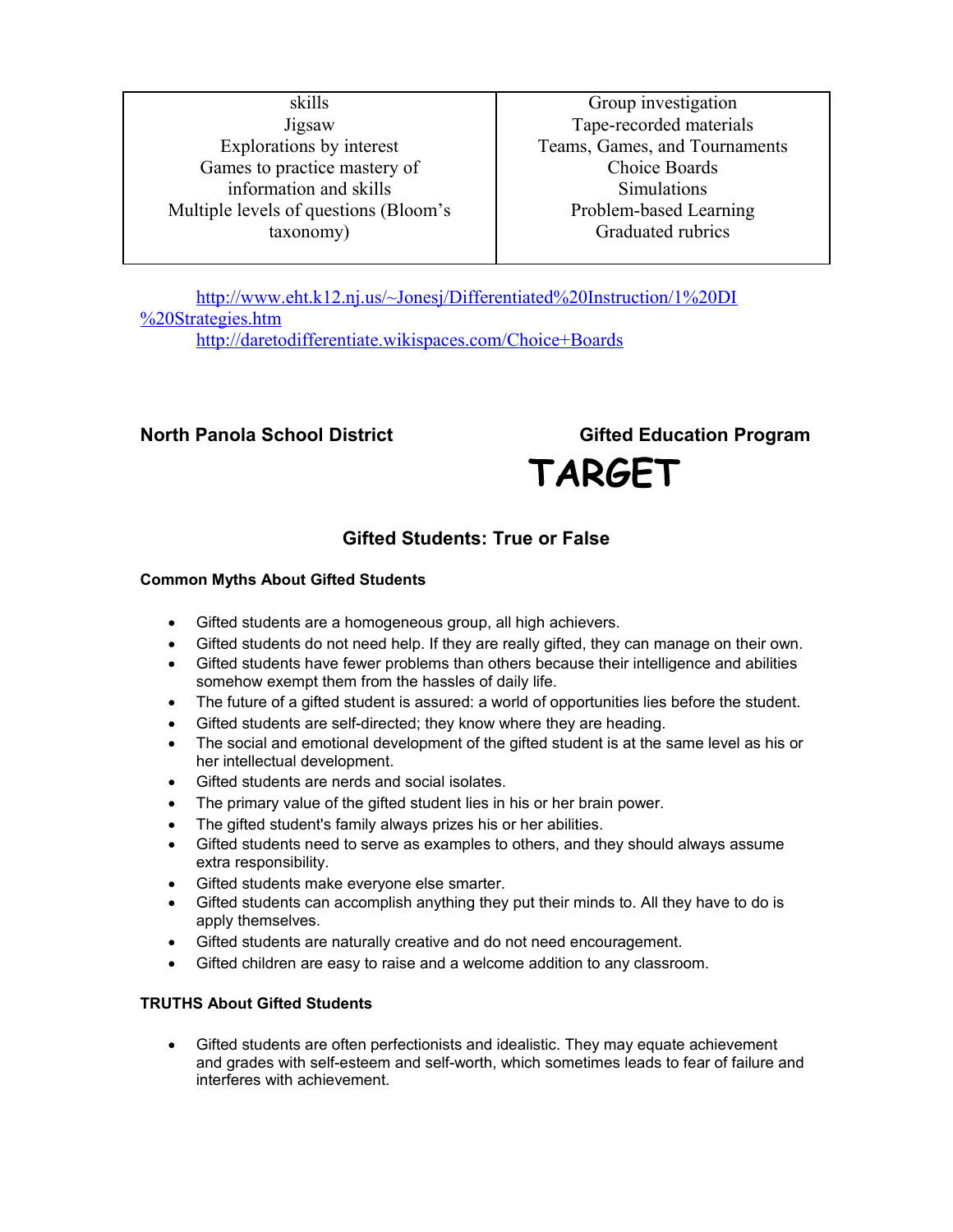- Gifted students may experience heightened sensitivity to their own expectations and those of others, resulting in guilt over achievements or grades perceived to be low.
- Gifted students are asynchronous. Their chronological age, social, physical, emotional, and intellectual development may all be at different levels. For example, a 5-year-old may be able to read and comprehend a third-grade book but may not be able to write legibly.
- Some gifted children are "mappers" (sequential learners), while others are "leapers" (spatial learners). Leapers may not know how they got a "right answer." Mappers may get lost in the steps leading to the right answer.
- Gifted students may be so far ahead of their chronological age mates that they know more than half the curriculum before the school year begins! Their boredom can result in low achievement and grades.
- Gifted children are problem solvers. They benefit from working on open-ended, interdisciplinary problems; for example, how to solve a shortage of community resources. Gifted students often refuse to work for grades alone.
- Gifted students often think abstractly and with such complexity that they may need help with concrete study- and test-taking skills. They may not be able to select one answer in a multiple choice question because they see how all the answers might be correct.
- Gifted students who do well in school may define success as getting an "A" and failure as any grade less than an "A." By early adolescence they may be unwilling to try anything where they are not certain of guaranteed success. Adapted from **College Planning for Gifted Students, 2nd edition**, by Sandra Berger

**North Panola School District Gifted Education Program TARGET**

### **Bright Child vs. Gifted Learner**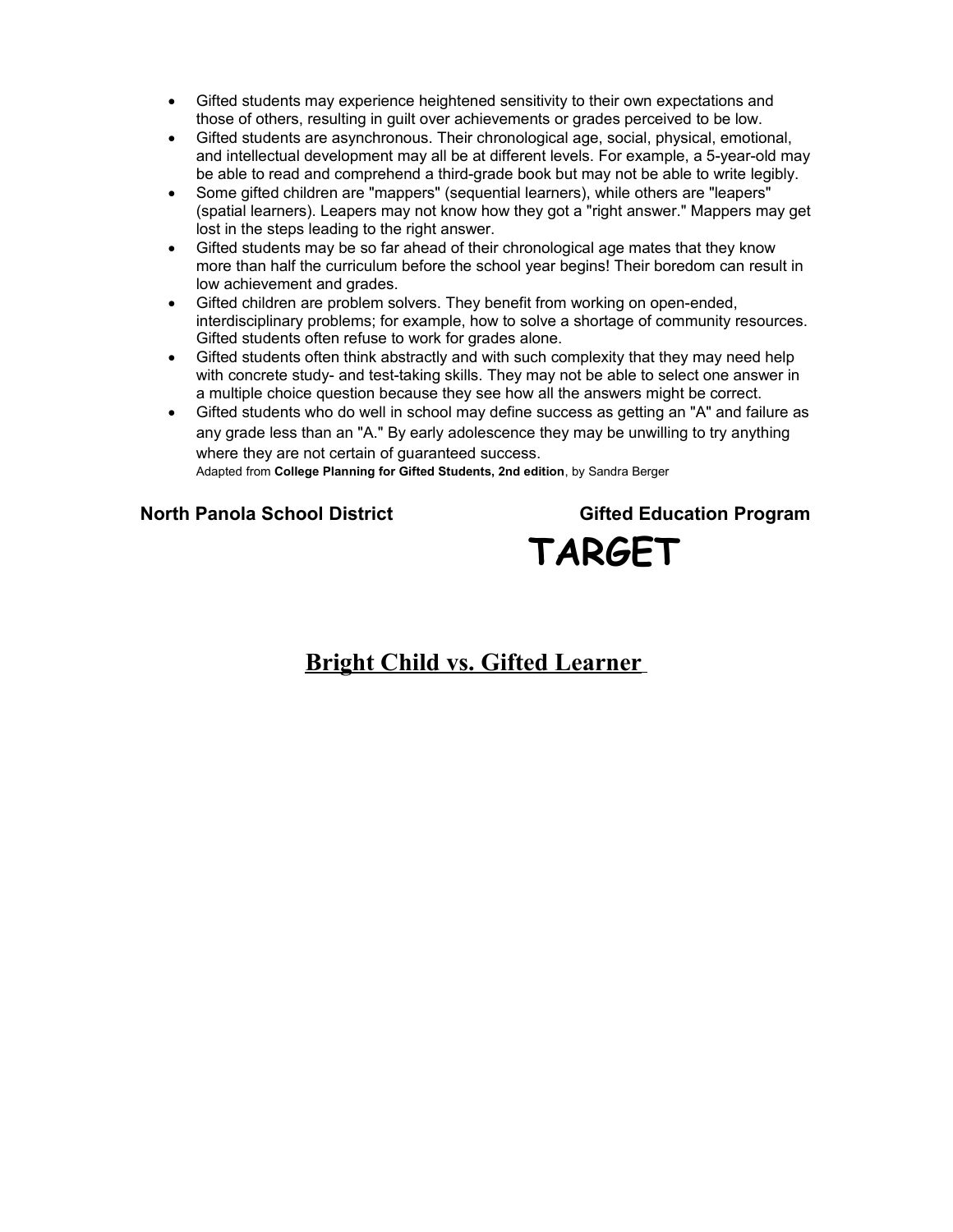| Knows the answers            | Asks the questions                  |
|------------------------------|-------------------------------------|
| Is interested                | Is highly curious                   |
| Is attentive                 | Is mentally and physically involved |
| Has good ideas               | Has wild, silly ideas               |
| Works hard                   | Plays around, yet tests well        |
| Answers the questions        | Discusses in detail, elaborates     |
| Top group                    | Beyond the group                    |
| <b>Listens with interest</b> | Shows strong feelings and opinions  |
| Learns with ease             | Already knows                       |
| 6-8 repetitions for mastery  | 1-2 repetitions for mastery         |
| <b>Understands ideas</b>     | Constructs abstractions             |
| Enjoys peers                 | Prefers adults                      |
| Grasps the meaning           | Draws inferences                    |
| Completes assignments        | Initiates projects                  |
| Is receptive                 | Is intense                          |
| Copies accurately            | Creates new design                  |
| Enjoys school                | Enjoys learning                     |
| Absorbs information          | Manipulates information             |
| Technician                   | Inventor                            |
| Good memories                | Good guesses                        |
| Enjoys straightforward,      | Thrives on complexity               |
| sequential presentation      |                                     |
| Is alert                     | Is keenly observant                 |
| Is pleased with own learning | Is highly self-critical             |
|                              |                                     |
|                              | -from Challenge Magazine, 1989      |



**Core Beliefs about Gifted Children Gifted children are unique and are as different from one another as they are from the population as a whole.**

- $\sigma$  Gifted children are not a homogeneous group.
- $\varpi$  Gifted children may have strengths in one or more areas.
- $\boldsymbol{\varpi}$  Gifted children may not be "straight-A" students.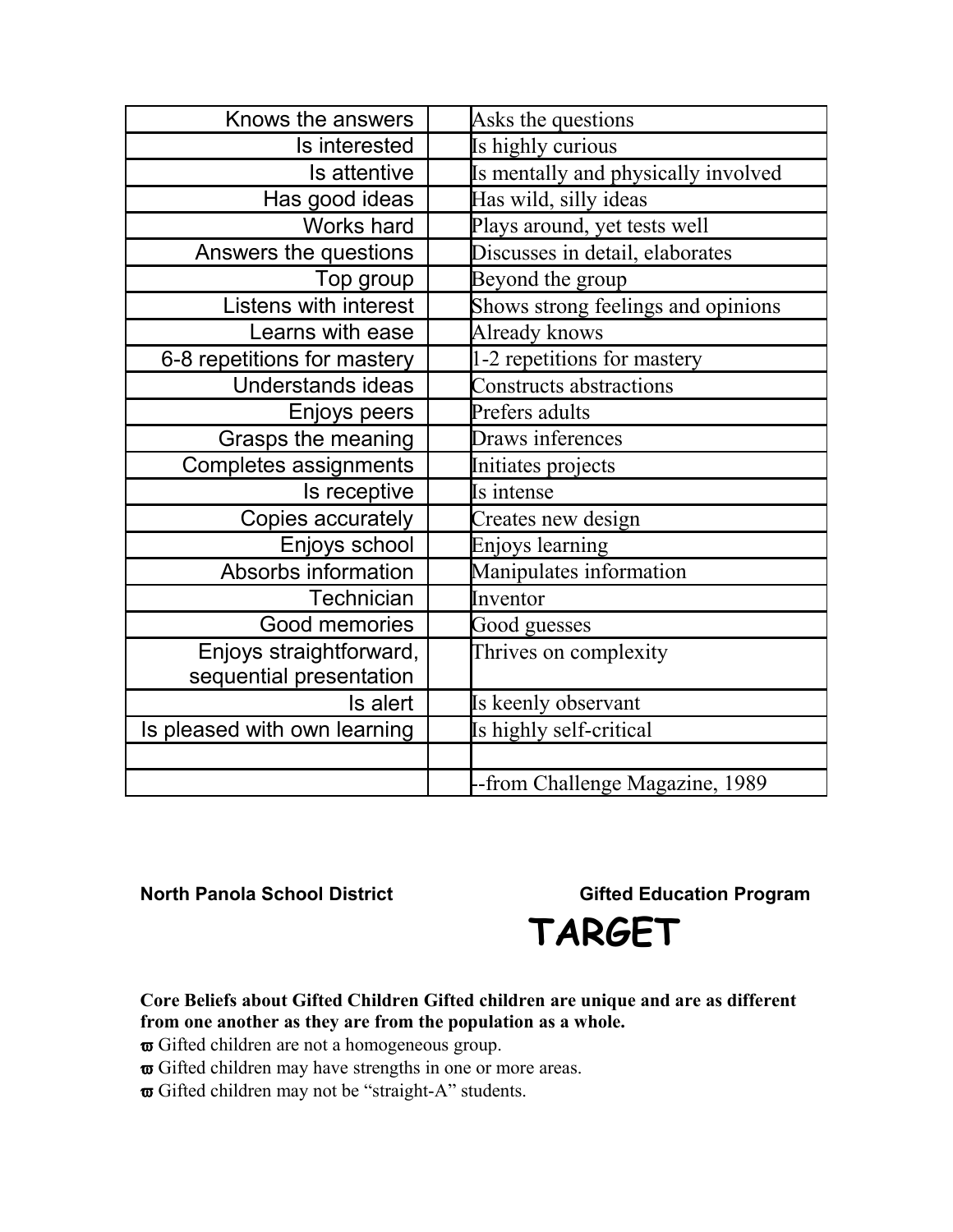Gifted children may evidence uneven development in intellectual, emotional, and physical domains.

Gifted children have potential that is extraordinary and idiosyncratic.

### **Gifted children exist in all cultural groups, within all economic levels, among populations with other special needs, and in all areas of human endeavor.**

 $\sigma$  Gifted children may be twice exceptional, having gifts as well as disabilities.  $\sigma$  Gifted children evidence different characteristics depending on their cultural, educational and economic backgrounds.

### **Gifted children learn differently and require special educational experiences in order to grow academically and achieve their highest potential.**

 $\sigma$  Gifted children need a firm foundation of knowledge and skills upon which to build content expertise.

 $\sigma$  Gifted children need instruction tailored to their unique abilities, interests, and learning styles.

 Gifted children need academically challenging curriculum that is both accelerated and enriched.

 Gifted children need to explore many fields of study, to "fall in love" with ideas, and to study subjects in depth.

 $\sigma$  Gifted children need to engage in learning that requires persistence and task commitment.

 $\boldsymbol{\varpi}$  Gifted children need the opportunity to use and develop their creativity and problemsolving skills.

#### **Gifted children, because of heightened intellectual and social-emotional intensities, need support and encouragement from individuals who recognize, validate, and nurture their giftedness. Gifted children are a special needs population and can be "at risk."**

 $\sigma$  Gifted children benefit from the expertise of both classroom teachers and specially trained gifted education teachers.

 $\boldsymbol{\varpi}$  Gifted children benefit from contacts with intellectual peers and mentors.

 $\sigma$  Gifted children benefit from parents who help them achieve meaningful social, emotional, and academic goals.

 $\sigma$  Gifted children are children first and need to be respected for who they are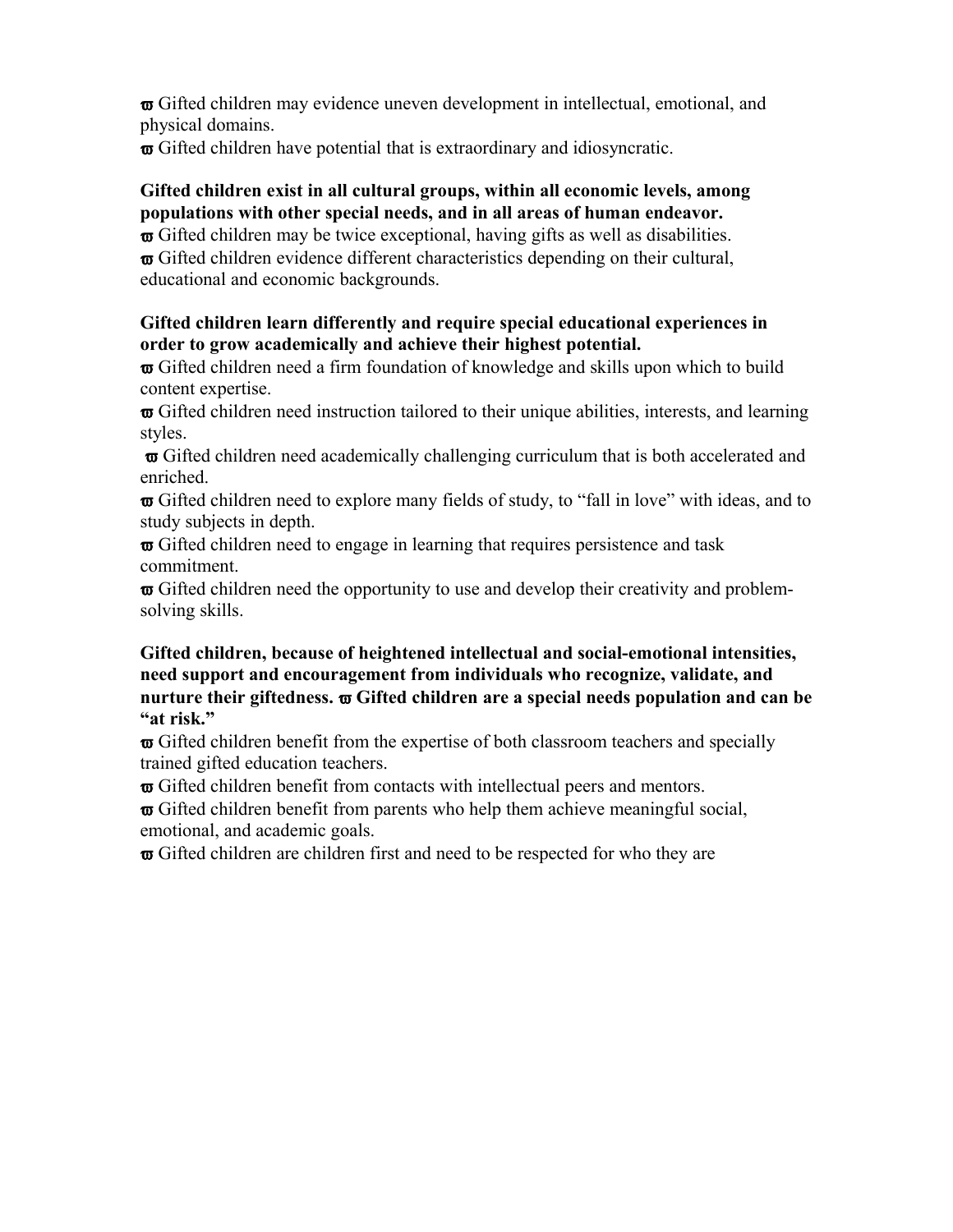| <b>The Bright Child</b><br>(High Achiever)         | <b>The Gifted Learner</b>                                                                                                                  | <b>Possible Problems Associated</b><br>with Giftedness                                                                                                                                                                 |
|----------------------------------------------------|--------------------------------------------------------------------------------------------------------------------------------------------|------------------------------------------------------------------------------------------------------------------------------------------------------------------------------------------------------------------------|
| Knows the answers                                  | Asks the questions                                                                                                                         | Possible gullibility                                                                                                                                                                                                   |
| Is interested                                      | Is highly curious                                                                                                                          | Takes on too many activities                                                                                                                                                                                           |
| Is attentive                                       | Is mentally and physically involved                                                                                                        | Difficulty in accepting the illogical                                                                                                                                                                                  |
| Has good ideas                                     | Has wild, silly ideas: unusual imagination                                                                                                 | Viewed as weird by others; feels stifled by lack of<br>creative opportunities                                                                                                                                          |
| Works hard                                         | Plays around, yet tests well                                                                                                               | Disruptive in class; class clown                                                                                                                                                                                       |
| Answers the questions                              | Discusses in detail, elaborates                                                                                                            | Tendency to challenge, question authority,<br>unwilling to listen to opinions of others                                                                                                                                |
| Top group                                          | Beyond the group                                                                                                                           | Bored with regular assignments                                                                                                                                                                                         |
| Listens with interest                              | Shows strong feelings and opinions                                                                                                         | Dominates the discussion                                                                                                                                                                                               |
| Learns with ease                                   | Already knows                                                                                                                              | Bored; can become mischievous                                                                                                                                                                                          |
| 6-8 repetitions for mastery                        | 1-2 repetitions for mastery                                                                                                                | Becomes bored and frustrated; dislikes repetition                                                                                                                                                                      |
| Understands ideas                                  | Constructs abstractions                                                                                                                    | Frustrated when others don't understand                                                                                                                                                                                |
| Enjoys peers                                       | Prefers adults                                                                                                                             | Receives negative adult attitudes to smartness;<br>viewed as a show-off, odd, superior                                                                                                                                 |
| Grasps the meaning                                 | Draws inferences; thinks "outside the box"                                                                                                 | Not interested in details; rejection of the known,<br>need to invent for oneself; invents own systems,<br>sometimes conflicting                                                                                        |
| Completes assignments                              | Initiates projects                                                                                                                         | Refuses to do rote homework                                                                                                                                                                                            |
| Is receptive                                       | Is intense; persistent; can concentrate on<br>tasks of high interest for extended periods                                                  | Has difficulty with listening skills; may disrupt class<br>routine; feels stifled by restrictions; perceived as<br>stubborn, uncooperative; difficult to move into<br>another topic or task; resistant to interruption |
| Copies accurately                                  | Creates new designs                                                                                                                        | Viewed as unmotivated when restricted                                                                                                                                                                                  |
| Enjoys school                                      | Enjoys learning; wide, diverse range of<br>interests                                                                                       | Viewed as lack of attention span or concentration                                                                                                                                                                      |
| Absorbs information                                | Manipulates information; creates new<br>questions; ideas form existing knowledge                                                           | Seen as off task; appear to be day dreaming or not<br>paying attention                                                                                                                                                 |
| Technician                                         | Inventor                                                                                                                                   |                                                                                                                                                                                                                        |
| Good memorizer                                     | Good guesser                                                                                                                               | Viewed by teachers and others as not paying<br>attention or resistant to learning                                                                                                                                      |
| Enjoys straightforward,<br>sequential presentation | Thrives on complexity                                                                                                                      | Dislikes shallow curriculum                                                                                                                                                                                            |
| Is alert                                           | Is keenly observant                                                                                                                        | Occasional resistance to direction                                                                                                                                                                                     |
| Is pleased with own learning                       | Is highly self-critical                                                                                                                    | Perfectionist; fears failure, avoids new situations to<br>avoid possible failure; unrealistically high goals                                                                                                           |
| Diligent worker                                    | High energy level                                                                                                                          | Needs less sleep; becomes frustrated with<br>inactivity, lack of challenge or active inquiry, lack of<br>progress                                                                                                      |
| Eager to please                                    | Unusual emotional depth and intensity                                                                                                      | Very sensitive; feels confused if thoughts and<br>feelings not taken seriously; vulnerable to criticism;<br>need for success and recognition                                                                           |
| Concerned with fairness in<br>the present          | Concerned with adult/moral issues;<br>concerned with fairness and justice on a<br>grander scale                                            | Develops a cynical attitude; receives intolerance<br>from peers; feels frustrated or angry; critical of<br>others                                                                                                      |
| Feels like one of the group                        | Feels isolated and different from others;<br>independence in work and study; self-<br>reliance; need for freedom of movement<br>and action | Low self-esteem; regards difference as bad                                                                                                                                                                             |
| Laughs at jokes; repeats<br>them                   | Has a keen sense of humor; invents jokes                                                                                                   | Uses humor inappropriately; feels confused or<br>rejected when others don't understand                                                                                                                                 |
|                                                    | Versatility and virtuosity; diversity of<br>interests and abilities; many hobbies;<br>proficiency in art forms such as music or<br>drawing | Lack of homogeneity in group work; need for<br>flexibility and individualization, need for help in<br>exploring and developing interests; need to build<br>basic competencies in major interests                       |
| Is a social butterfly                              | Friendliness and outgoingness                                                                                                              | Need for peer group relations in many types of<br>groups; problems in developing social leadership                                                                                                                     |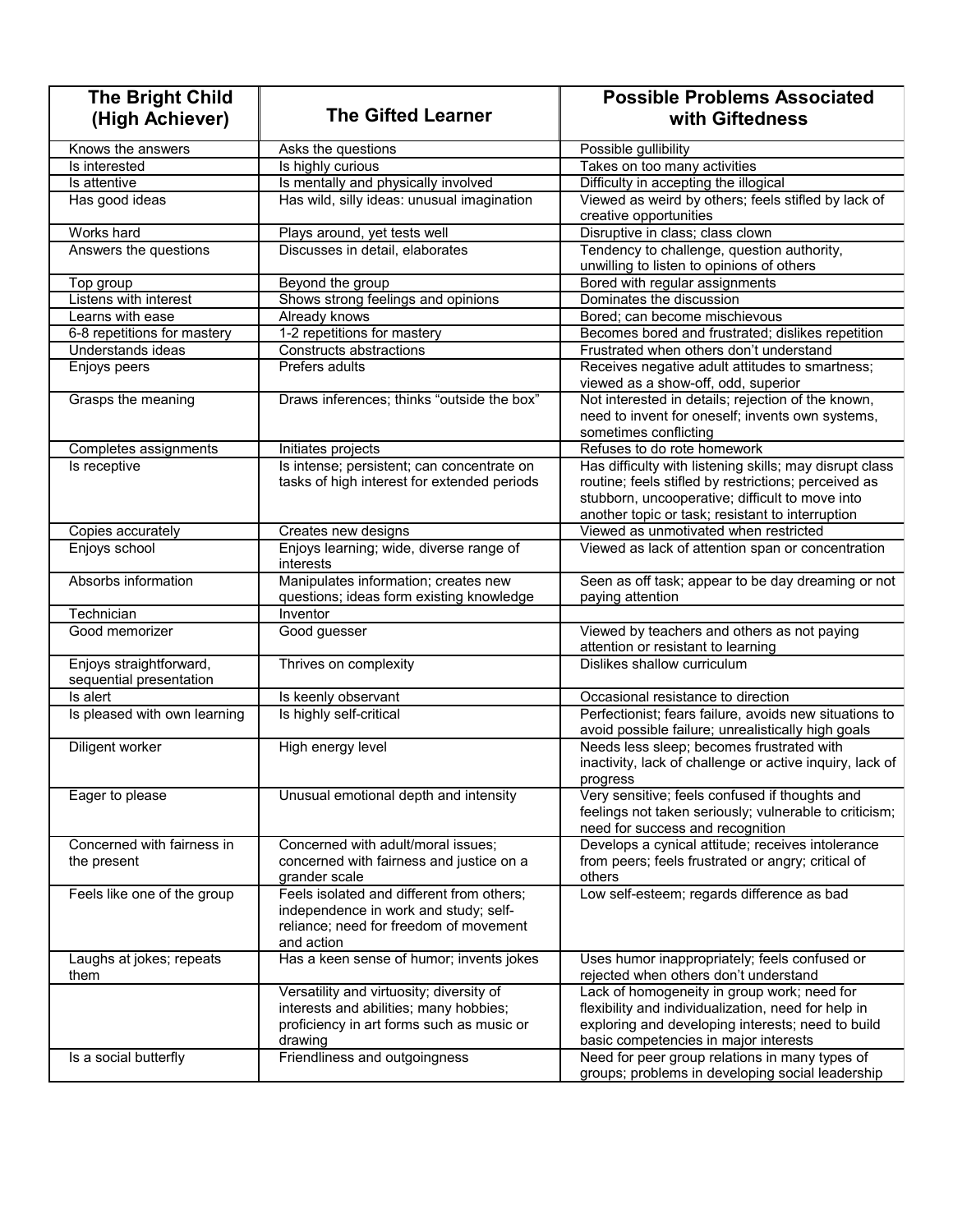### **Gifted Underachievement**

### **CHARACTERISTICS OF UNDERACHIEVEMENT IN GIFTED STUDENTS**

- The student tends to be disorganized; schoolwork is often either missing or incomplete.
- Even though the student has a very high IQ, grades begin to decline or are consistently below his/her ability to achieve, and s/he seems disinterested in school.
- The student makes excuses or blames others for his/her problems.
- There is too much socializing or, by contrast, the student is a loner.
- The student demonstrates emotional frustration and exhibits low self-esteem.
- S/he has difficulty concentrating on the task at hand.
- Another exceptionality or disability has been identified and s/he is consistently lacking skills in at least one subject area.
- The student comes from a lower socioeconomic background.

### **FAMILY ISSUES ON UNDERACHIEVEMENT**

- Sibling rivalry may be a factor in underachievement.
- Parents may have low self-esteem and are overprotective of their children.
- Parents either place an overemphasis on work or, in contrast, have an anti-work attitude.
- Parents may place emphasis on product and not process.
- The family may be frustrated with the lack of performance by a child with high potential.
- Parents may try:
	- a) Working with the school and counselors to set small goals.
	- b) Regularly communicating with the child's teacher to look for progress.
	- c) Joining a parent support group for gifted children.
	- d) Continuing to encourage the child's interests.
	- e) Encouraging participation in enrichment activities that involve other achieving gifted children.
	- f) Setting up a study environment at home.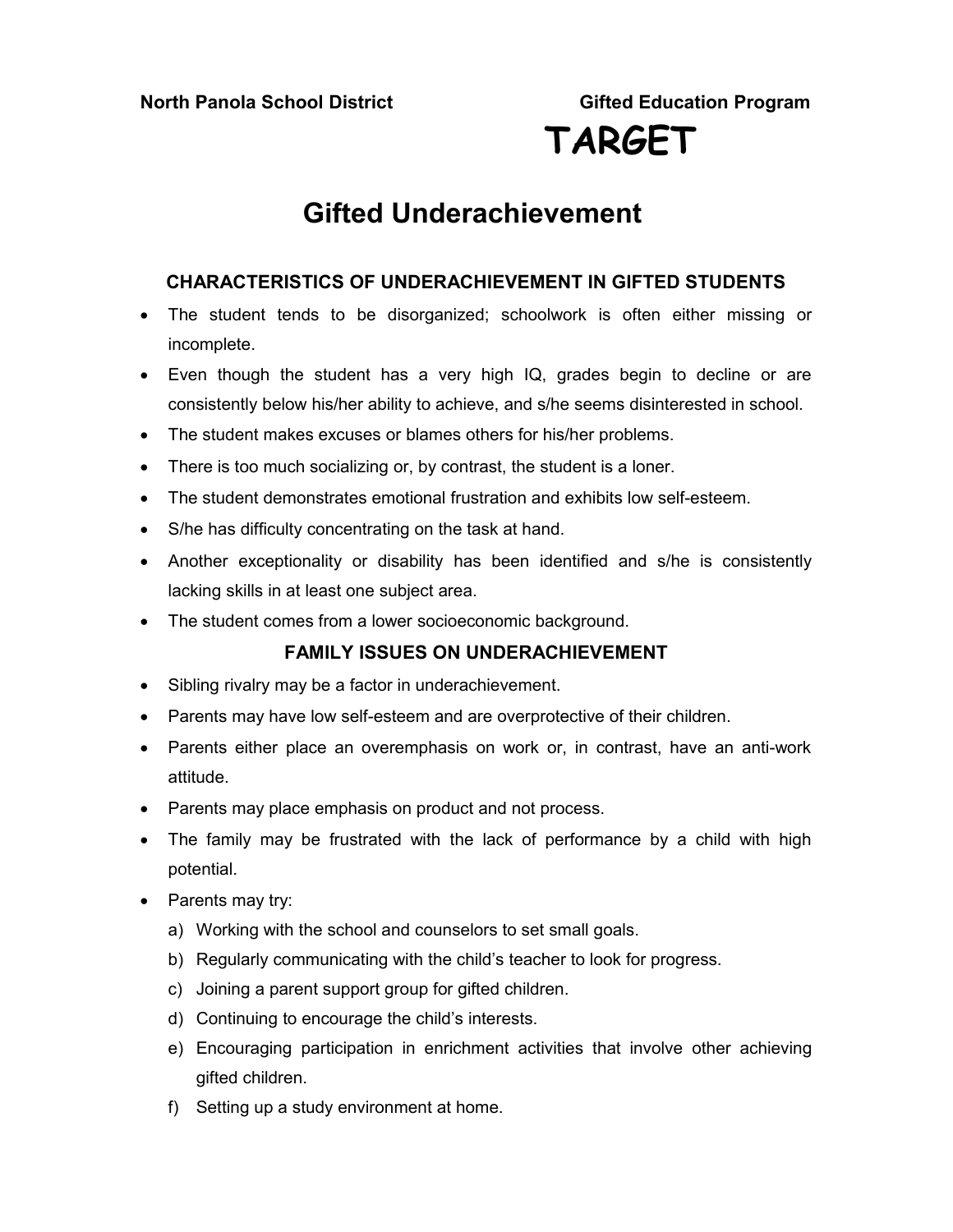# **TARGET**

### **COUNSELING ASPECTS FOR UNDERACHIEVEMENT IN GIFTED STUDENTS**

- Priorities need to be established, moving the student toward setting goals and initiating follow-through on his/her own.
- Encourage positive changes by focusing on strengths and remediating weaknesses, one at a time.
- Compare the child with his/her own progress and capabilities, not against others.
- Use counseling interventions, either individual, group, or family, to become familiar with the child's background and what's going on at home.
- Use the Myers-Briggs Personality Inventory to assess students' learning styles and personality types.
- Conduct individual or small-group sessions to build student self-esteem and to give students an opportunity to share personal fears and disillusionment.
- Consider the possibility that underachievers may have perfectionist tendencies and choose to underachieve rather than to try and fail.
- Have gifted achievers and underachievers role-play to learn from one another.
- Suggest differentiation or curriculum compacting to teachers.
- Provide bibliotherapy resources as well as real-world experiences, such as mentorships or internships, in an area of the student's potential career interest.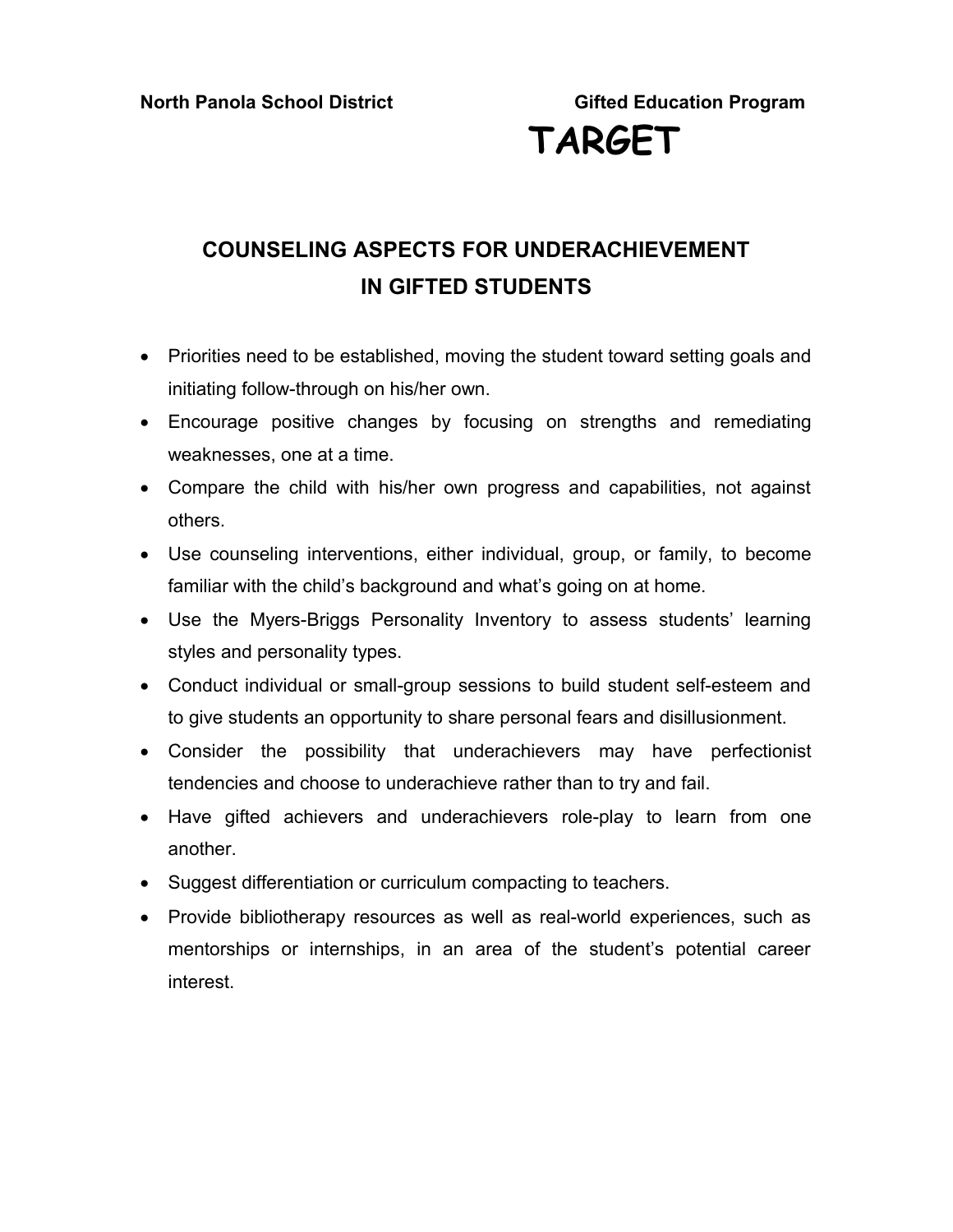### **Strategies to Remedy Underachievement**

Luckily, it is easier to reverse patterns of underachieving behavior than it is to define the term underachievement.

Whitmore (1980) describes three types of strategies that she found effective in working with underachieving behaviors in students:

- **Supportive Strategies**. Classroom techniques and designs that allow students to feel they are part of a "family," versus a "factory," include methods such as holding class meetings to discuss student concerns; designing curriculum activities based on the needs and interests of the children; and allowing students to bypass assignments on subjects in which they have previously shown competency.
- **Intrinsic Strategies**. These strategies incorporate the idea that students' selfconcepts as learners are tied closely to their desire to achieve academically (Purkey and Novak, 1984). Thus, a classroom that invites positive attitudes is likely to encourage achievement. In classrooms of this type, teachers encourage attempts, not just successes; they value student input in creating classroom rules and responsibilities; and they allow students to evaluate their own work before receiving a grade from the teacher.
- **Remedial Strategies**. Teachers who are effective in reversing underachieving behaviors recognize that students are not perfect - that each child has specific strengths and weaknesses as well as social, emotional and intellectual needs. With remedial strategies, students are given chances to excel in their areas of strength and interest while opportunities are provided in specific areas of learning deficiencies. This remediation is done in a "safe environment in which mistakes are considered a part of learning for everyone, including the teacher.

The key to eventual success lies in the willingness of parents and teachers to encourage students whenever their performance or attitude shifts (even slightly) in a positive direction.

Some students, particularly those who are highly capable and participate in a variety of activities, appear to be high achievers when learning in a highly structured academic environment, but are at risk of underachieving if they cannot establish priorities, focus on a selected number of activities, and set long-term goals. On the other hand, some students appear to be underachievers but are not uncomfortable or discouraged. They may be quite discontent in middle or secondary school (in part because of the organization and structure), but happy and successful when learning in an environment with a different structural organization. They may handle independence quite well.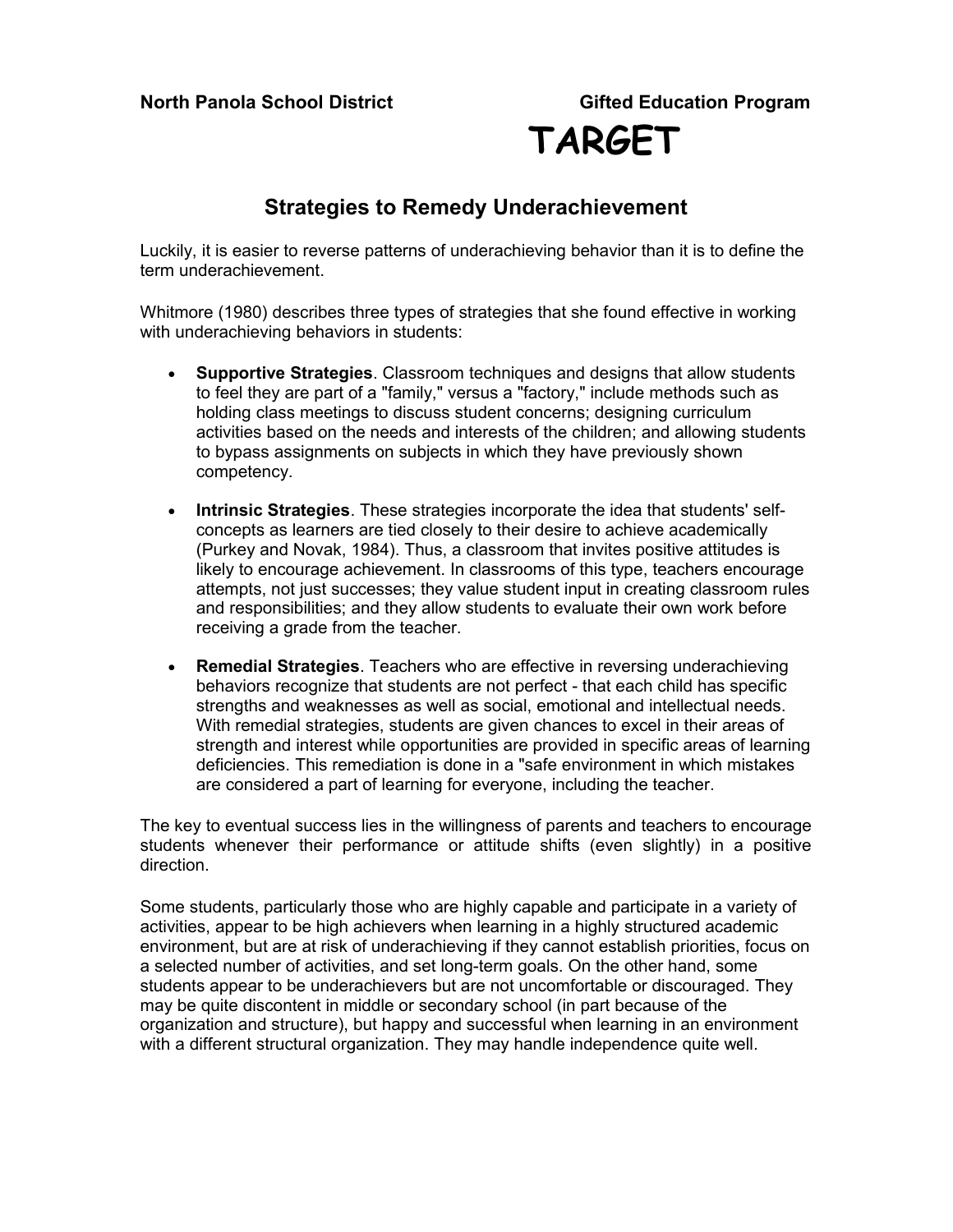# **TARGET**

### Group Counseling Sessions

Gifted Students are unique and talented in their own right. Adjusting to our gifts can be enjoyable and frustrating as these students face pressures and stereotypes often. The school counselors will assist with providing a forum for the students to discuss issues affecting them. Group Counseling sessions will be held at least once a month during TARGET class. Session Topics may include, but are not limited to:

- Identification
- Motivation
- Underachievement
- Overachievement
- Perfectionism
- Discipline
- Stress
- Depression
- Bullies/Bullying
- Communication
- Friendships
- Independence
- Uniqueness
- Sensitivity
- Organization
- Tactfulness
- Self Confidence
- Educational Needs
- Family Relationships
- Character Education (Trustworthiness, Honesty, Responsibility, Fairness, Caring, Citizenship)

### **Counseling Sessions are also provided for -At-Risk -Underachievement -Career Individual Counseling Sessions will be provided as needed.**

**Mrs. Emge-Cassidy, Green Hill Elementary Ms. McKinney, Crenshaw Elementary Mr. Harrington, Como Elementary**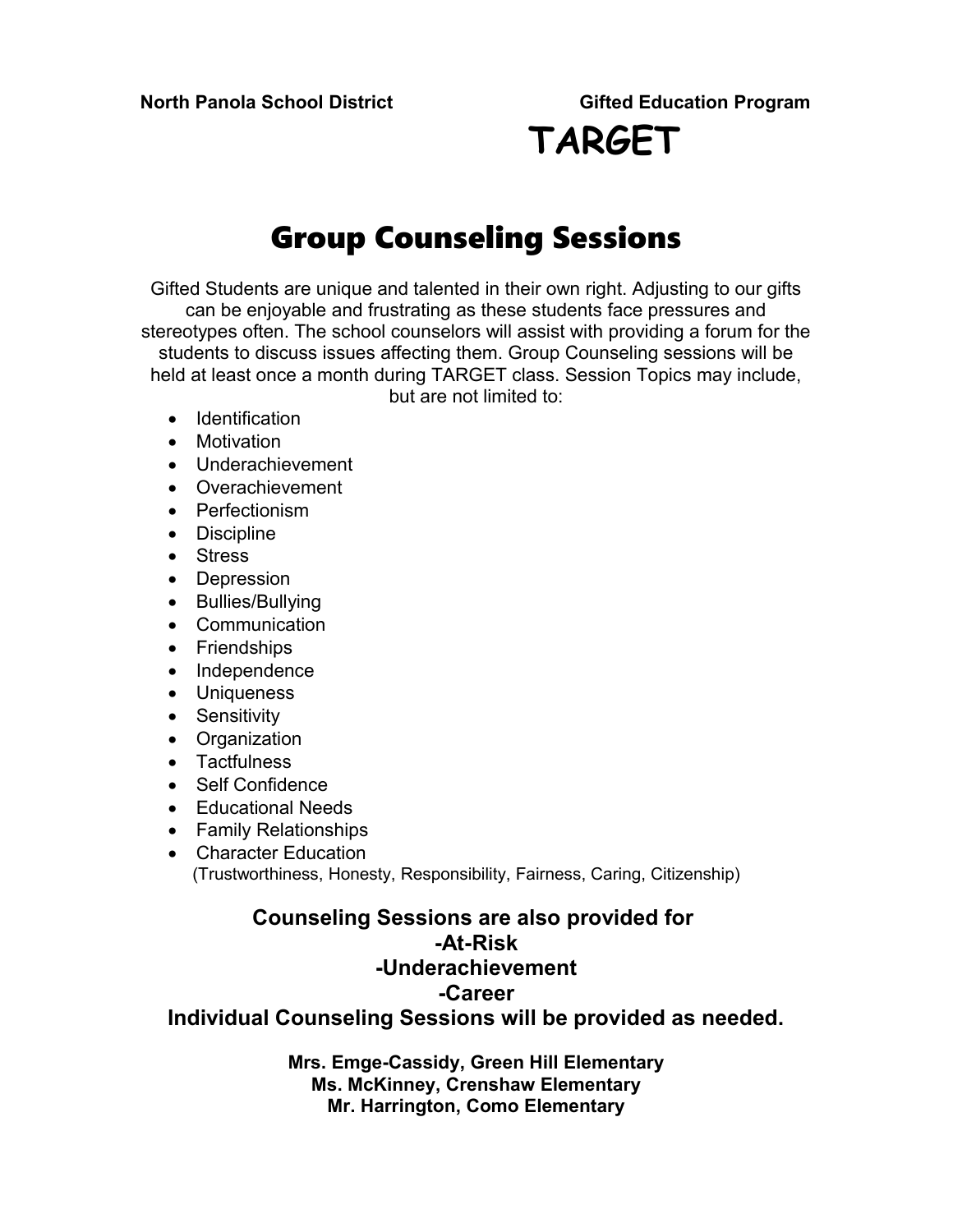**Ms. Ballentine, North Panola Jr High North Panola School District Community Construction Cifted Education Program** 

# **TARGET**

### Parents of the Gifted

- 1. Did your child walk and talk earlier than most other children of his age and gender?
- 2. Did she show a comparatively early interest in words?
- 3. Does he have an exceptionally large vocabulary for his age?
- 4. Did she show an early interest in clocks, calendars, jigsaw puzzles?
- 5. Did he show an early interest in numbers?
- 6. Did she show an early interest in reading?
- 7. Does he express curiosity about many things?
- 8. Does she have more stamina and strength than other children of her age and gender?
- 9. Does he tend to associate with children older than himself?
- 10. Does she act as a leader among children of her own age?
- 11. Does he have a good memory?
- 12. Does she show unusual reasoning power?
- 13. Does he have an unusual capacity for planning and organizing?
- 14. Does she relate information gained in the past to new knowledge she acquires?
- 15. Does he show more interest in creative effort and new activities than in routine and repetitive tasks?
- 16. Does she try to excel in almost everything she does?
- 17. Does he concentrate on a single activity for a prolonged period of time without getting bored?
- 18. Does she usually have a number of interests that keep her busy?
- 19. Does he persist in his efforts in the face of unexpected difficulties?
- 20. Does she figure out her own solutions to problems and show uncommon "common sense"?
- 21. Does he have a sense of humor that is advanced for his age?
- 22. Does she show sensitivity to the feelings of others?
- 23. Does he show a comparatively early interest in questions of right and wrong, religion, God, and/or justice?
- 24. Does she make collections that are more advanced or unusual than those of others in her age group?
- 25. Does he show an intense interest in some artistic activity, such as drawing, singing, dancing, writing, or playing a musical instrument?
- 26. Does she make up stories that are vivid and dramatic, or relate her experiences with a great deal of exact detail?
- 27. Does he like puzzles and various kinds of "problem" games?
- 28. Does she have exceptional abilities in mathematics?
- 29. Does he show an unusual interest in science or mathematics?
- 30. Does she show awareness of things that are new or novel?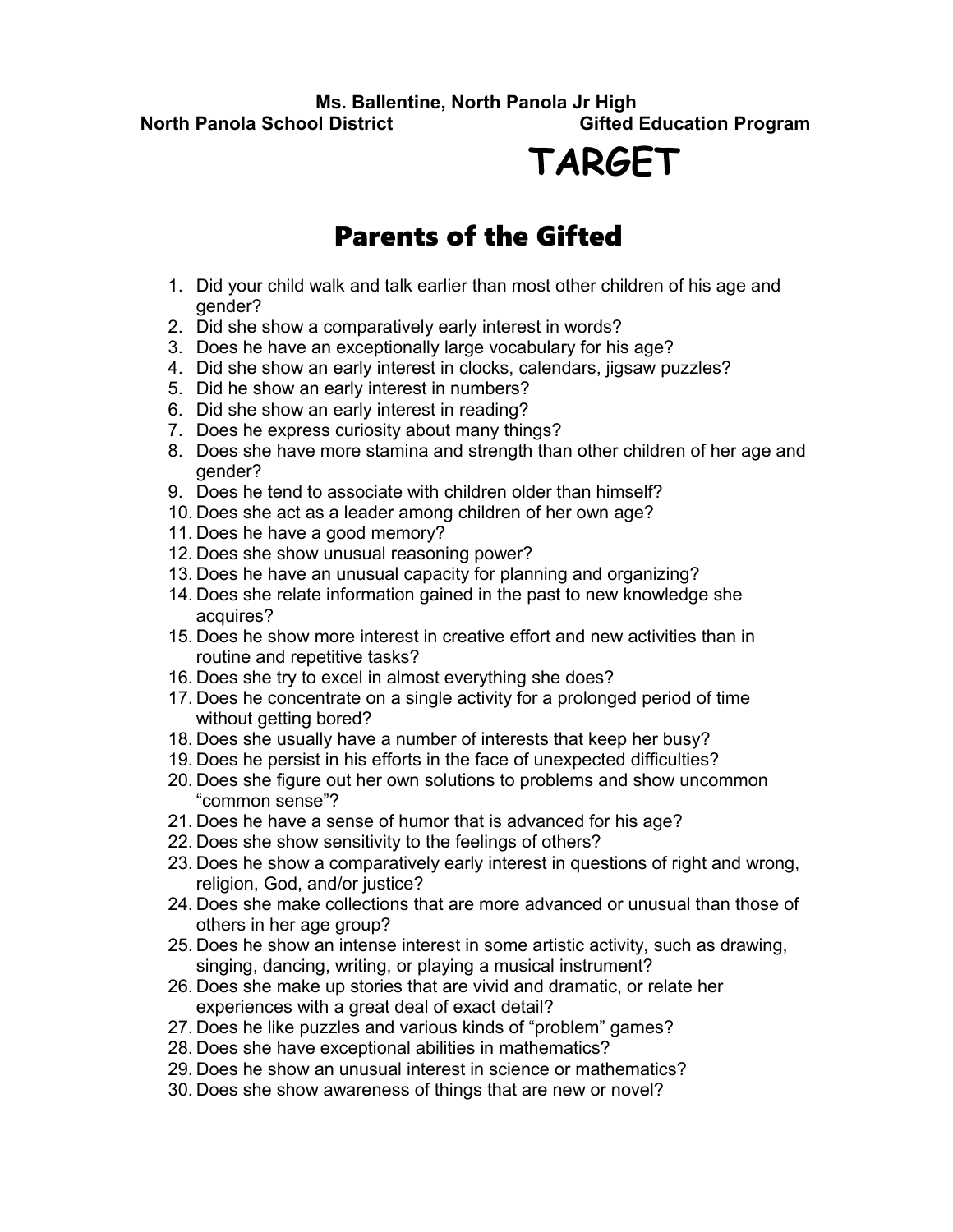## **TARGET**

### Parent Association for Gifted Education (PAGE)

*"Parenting a gifted child is like living in a theme park of full thrill rides. Sometimes you smile. Sometimes you gasp. Sometimes you scream. Sometimes you laugh. Sometimes you gaze in wonder and astonishment. Sometimes you're frozen in your seat. Sometimes you're proud. And sometimes, the ride is so nerve-wracking, you can't do anything but cry."* Carol Strip & Gretchen Hirsh, in Webb, Gore,

#### Amend, & DeVries

PAGE is an organization of parents, faculty, staff, community, etc. who advocate for North Panola School District's Gifted Education Program. POG members serve as volunteers, guest speakers, donators, fundraisers, and advocators. Officers are elected each school year in order to better serve the students. POG meets a minimum of four times a year with student performances (once per term). Officers and interested parties meet as needed.

Parents of gifted children need opportunities to share parenting experiences with one another. It takes the persistence of large groups of parents to ensure that provisions for gifted children are kept firmly in place. It is important for parents of children with any special needs to meet with teachers early in the school year, work regularly with teachers, and stay both involved in their child's educaiton and informed about gifted education in general.

The key to raising gifted children is to respect their uniqueness, their opinions and ideans, and their dreams. It can be painful for parents when their children feel out of sync with others, but it is unwise to put too much emphasis on the importance of fitting in; children get enough of that message in the outside world. At home, children need to know that they are appreciated for being themselves.

*If our children do not get the opportunity to learn all they are able to learn, it is because not enough people insist on appropriate education for them. As parents we must organize to become a respected and sizable force which can make a difference." -* Gina Ginsberg Riggs

Are you willing to make a commitment to enhance your child's learning? Are you willing to make a difference?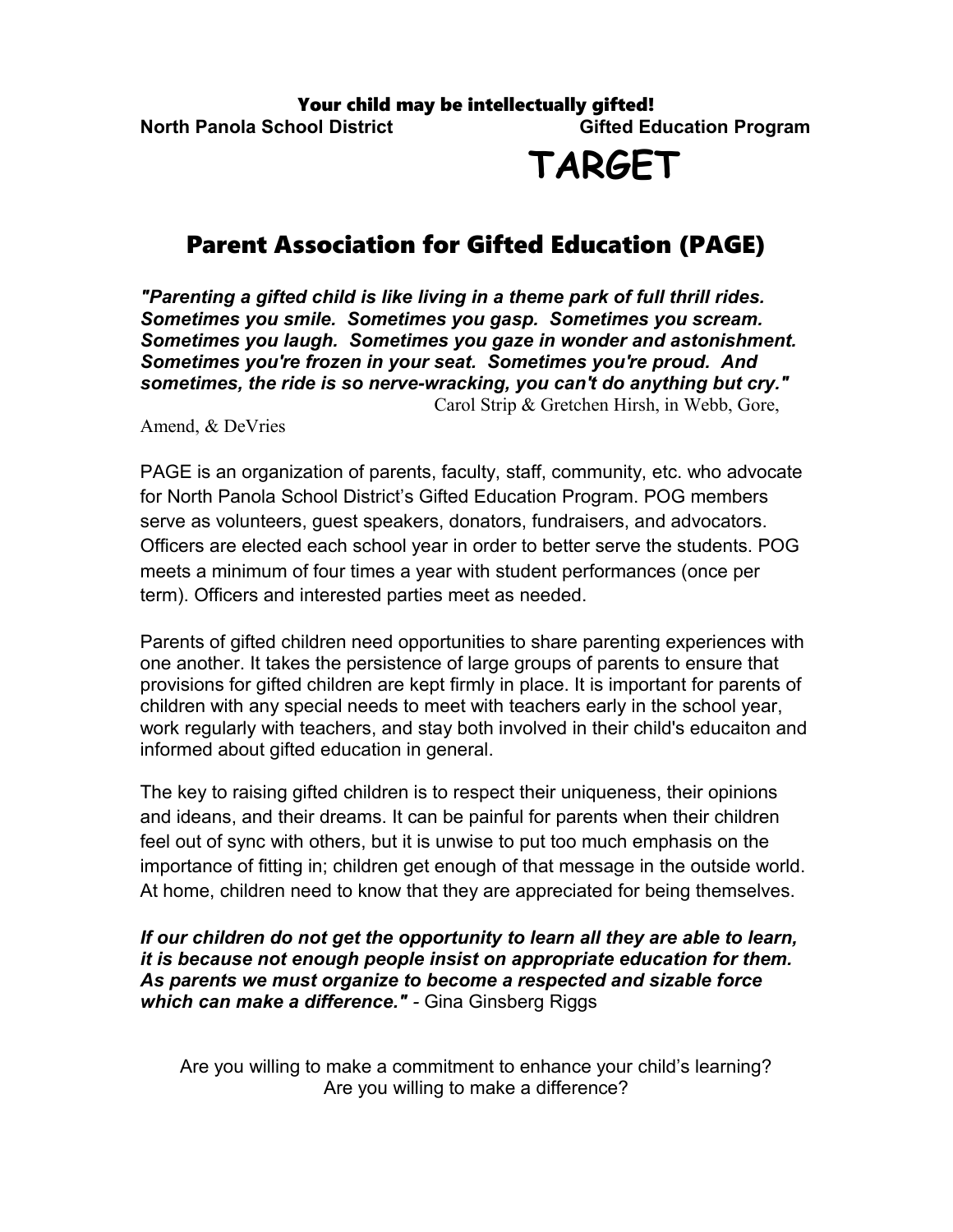# **TARGET Advocacy Group (TAG)**

TAGi s an organization of parents, faculty, staff, community, etc. who advocate for North Panola School District's Gifted Education Program. POG members serve as advocates for Gifted Education at North Panola Schools. Officers are elected each school year in order to better serve the students. TAG meets at least once a year to discuss the state of gifted education.

### **Purpose**

- To provide recommendations on the goals and priorities of the gifted program
- To show support for gifted programs
- To provide information on the impact of conditions within the school community on gifted identification and processes
- To advocate for children who are under-represented in receiving gifted services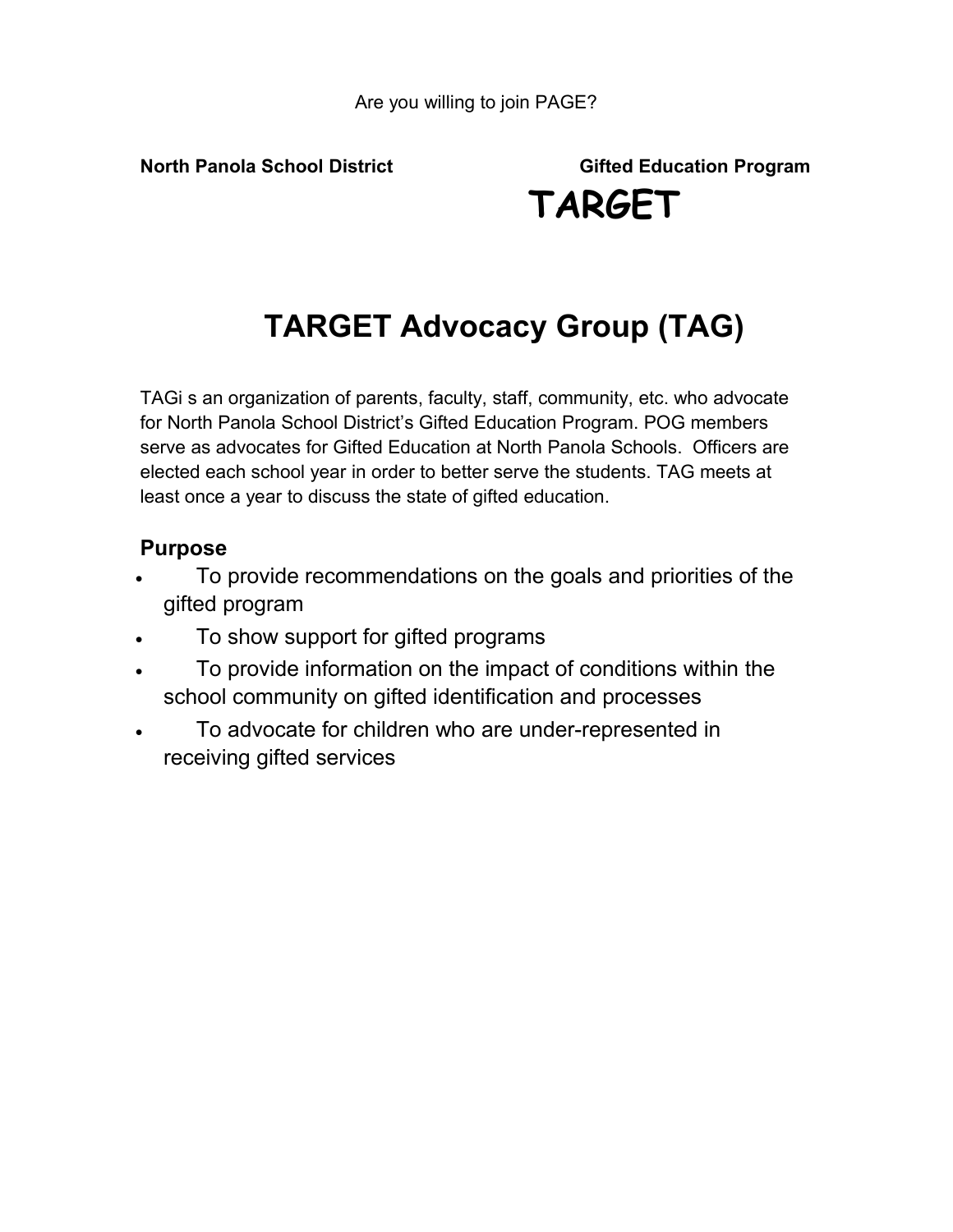### Gifted Education Referrals

### **Identification of Intellectually Gifted Students**

A student may be referred by a parent, teacher, counselor, administrator, peer, self, or anyone else having reason to believe that the student may be intellectually gifted. The person initiating the referral shall complete all forms, sign, and date them. North Panola School District Personnel shall collect the data required to satisfy the Mississippi Department of Education and North Panola School District's referral criteria.

The Jacob Javits Act (PL 107-110 sec. 9101) declares that intellectually ability and academic ability are two distinct and separate areas of performance. Accordingly, while grades and/or achievement test scores might be an indicator of giftedness, neither grades nor achievement test scores shall eliminate a student from the identification process for the Intellectually Gifted Program.

Grades and/or achievement test scores are more appropriately an indicator of academic giftedness. Many intellectual gifted students are not going to be high achieving, teacher pleasing students.

The identification process shall consist of a combination of subjective and objective measures to determine eligibility for the gifted programs. No single evaluation method or instrument adequately identifies students who are gifted. A multi-factored identification process must be followed to ensure a fair evaluation of each individual student. All instruments administered and measured must have been validated for the specific purpose for which they are used. Note: Throughout the identification process, district personnel shall be careful to select measures that target the student's strengths.

Intellectually Gifted Process:

- 1- Referral
- 2- LSC Review
- 3- Parental Permission for Testing
- 4- Assessment
- 5- Assessment Report
- 6- Eligibility Ruling (LSC)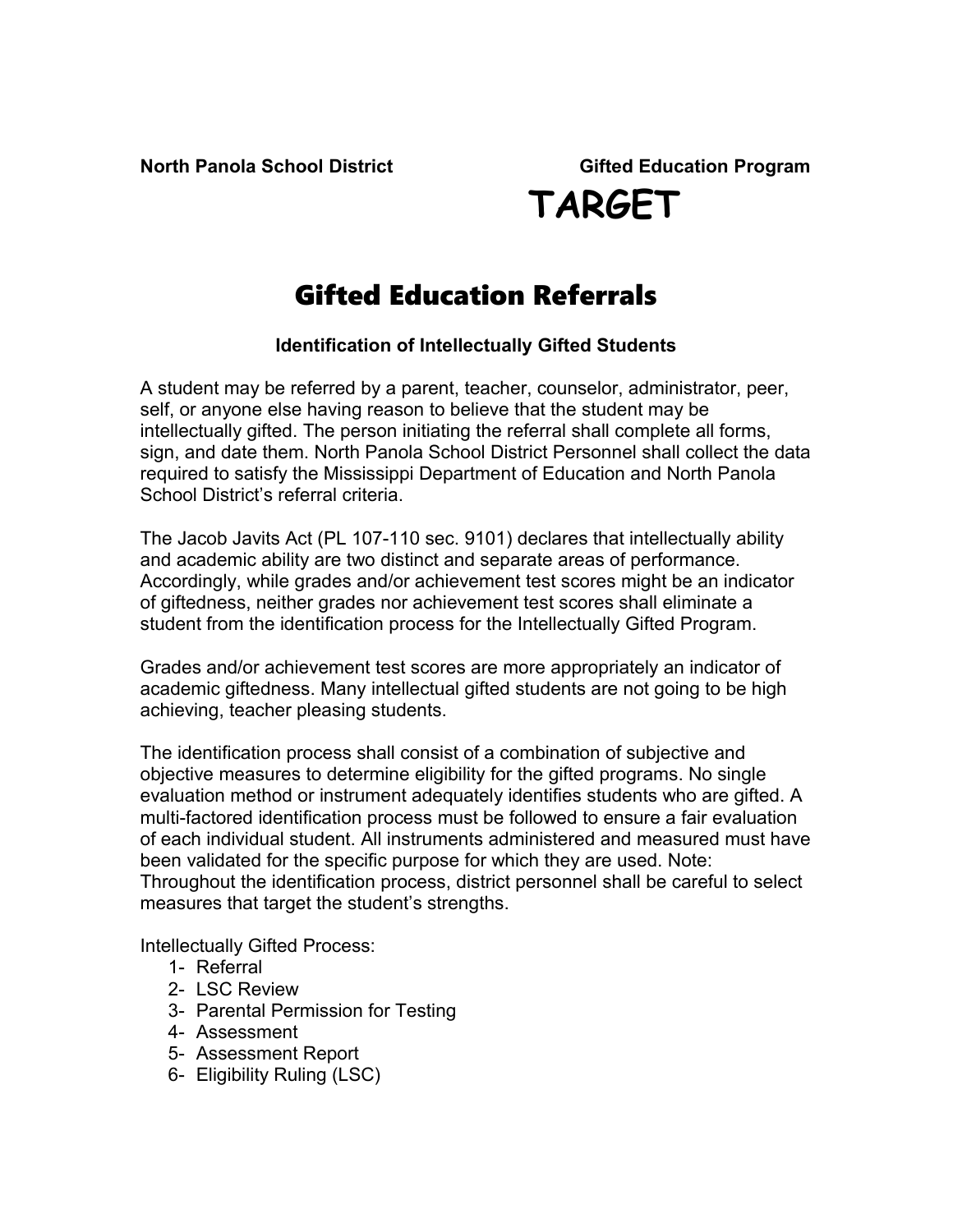### **STAGE 1: REFERRAL**

Referral for the gifted education program is based on consideration of performance in the regular classroom, potential ability, test performance, intellectual characteristics, creativity, and/or leadership potential. While grades and/or achievement test scores might be an indicator of giftedness, by MDE Regulations, neither classroom behavior, grades, nor achievement test scores may be used to eliminate a student from the identification process.

As mandated in MDE Gifted Regulations, the North Panola School District follows the state minimal scale/percentile score criteria on all referral measures. There are two types of gifted referral processes:

 Type One – The Mass Screening Referral Process addresses those students who are mass screened for gifted eligibility.

 Type Two – The Individual Referral Process addresses those students who are individually referred for gifted eligibility.

### **Type One: Mass Screening Referral Process**

A normed group measure of intelligence will be administered to all first grade and third grade studentsin the mass screening referral process to assist in identifying students in underrepresented populations. All students who obtain a full scale/composite score at or above the  $90<sup>th</sup>$  percentile shall move forward in the referral process.

In addition to the normed group measure of intelligence obtained in mass screening, a student shall satisfy two of the following criteria before moving forward to Stage 2 of the identification process, LSC Review of Referral Data:

- 1. a score at or above the superior range on a normed published characteristics of giftedness checklist,
- 2. a score at or above the superior range on a normed published measure of creativity,
- 3. a score at or above the superior range on a normed published measure of leadership,
- 4. a score at or above the 90th percentile on total language, total math, total reading, total science, total social studies, or the composite on a normed achievement test,
- 5. a score at or above the 90th percentile on a normed measure of cognitive ability,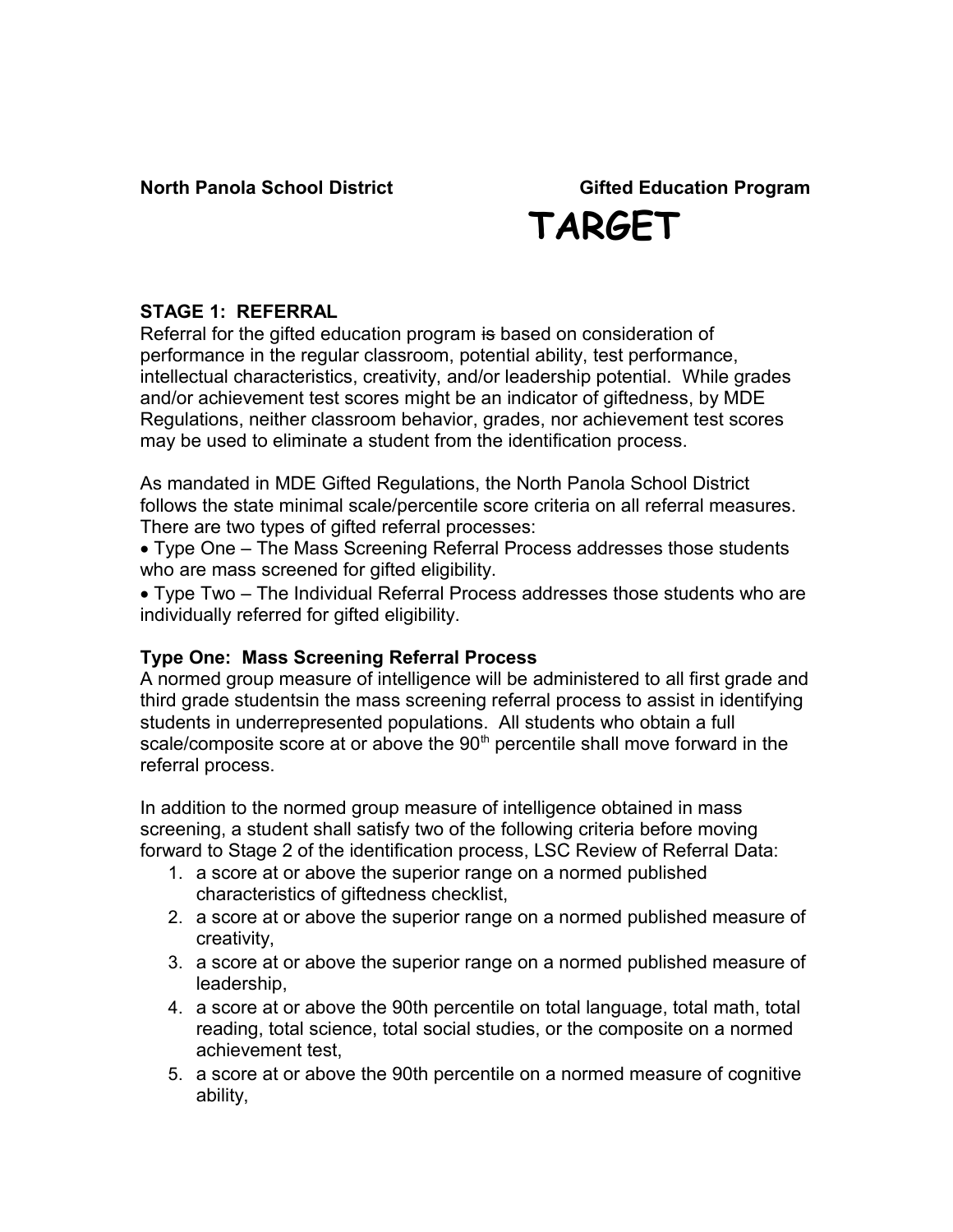- 6. a score at or above the 90th percentile on an existing measure of individual intelligence that has been administered within the past twelve months, and/or
- 7. other measures that are documented in the research on identification of intellectually gifted students.

### **Type Two: Individual Referral Process**

This process involves students who are individually referred for gifted eligibility. Any student who does not meet the minimum acceptable criteria (score in the 90th percentile) on the normed group measure of intelligence during the Mass Screening Referral Process and does not qualify for the Emerging Potential for Gifted criteria, can be referred by anyone for the Individual Referral for Screening Process. The individually referred student shall not be excluded from the referral process by his or her performance on the normed group measure of intelligence administered during the Mass Screening Referral Process.

All students in grades served by the program comprise the initial screening pool of potential recipients for gifted education services .A student may be referred for consideration, pending documentation of the above criteria, by a parent, teacher, counselor, administrator, peer, self, or anyone else having reason to believe that the student might be intellectually gifted. A referral must be initiated by written request to the teacher of the gifted. The person initiating the referral shall sign the referral form and date it. Once the student is referred, the district personnel shall collect the data required to satisfy the referral criteria. Once a referral form has been initiated, signed, and dated, only the LSC or parents can stop the identification process.

Students participating in the Individual Referral Process shall satisfy three of the following criteria before moving forward to the LSC Review of Referral Data Stage:

1. a score at or above the 90th percentile on a group measure of intelligence that has been administered within the past twelve months,

2. a score at or above the superior range on a normed published characteristics of giftedness checklist,

3. a score at or above the superior range on a normed published measure of creativity,

4. a score at or above the superior range on a normed published measure of leadership,

5. a score at or above the 90th percentile on total language, total math, total reading, total science, total social studies, or the composite on a normed achievement test,

6. a score at or above the 90th percentile on a normed measure of cognitive ability,

7. a score at or above the 90th percentile on an existing measure of individual intelligence that has been administered within the past twelve months, and/or 8. other measures that are documented in the research on identification of

intellectually gifted students.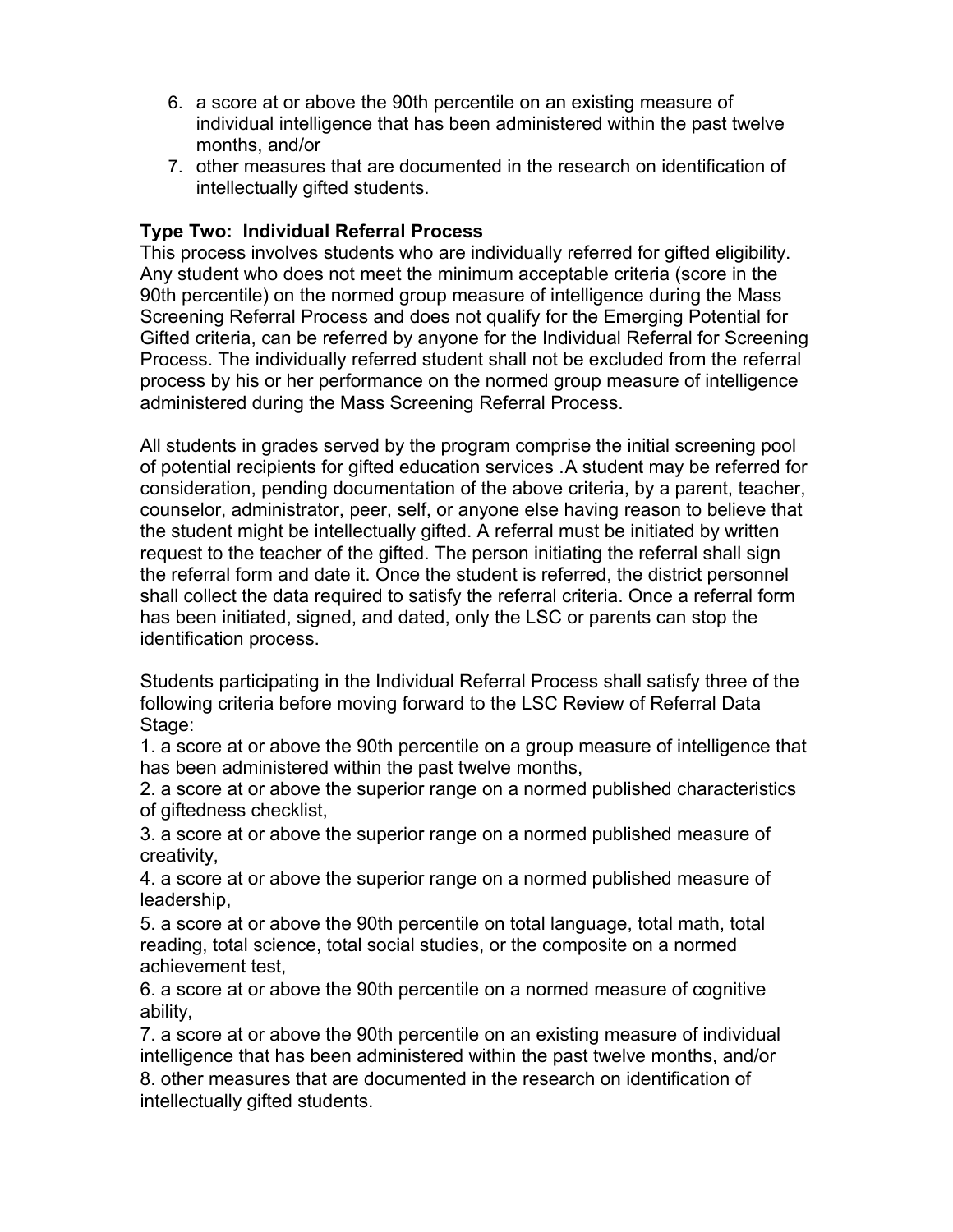With parental permission, a group measure of cognitive abilities will be administered to all first grade and second grade students in a blanket preliminary screening for referral.

All students in grades served by the program comprise the initial screening pool of potential recipients for gifted education services.A student may be referred for consideration, pending documentation of the above criteria, by a parent, teacher, counselor, administrator, peer, self, or anyone else having reason to believe that the student might be intellectually gifted. A referral must be initiated by written request to the teacher of the gifted. Once a referral process has been initiated with a dated and signed referral form, only the Gifted Local Survey Committee or parents can stop the identification process.

### **STAGE 2: LSC REVIEW OF REFERRAL DATA**

Once the referral data have been collected, the LSC shall review all data and make one of the following recommendations:

1. the student has satisfied minimal criteria on at least three measures and should move forward to the assessment stage, or

2. the student has not satisfied minimal criteria on at least three measures, however, the LSC feels strongly that additional data should be collected and the student reconsidered at that time, or

3. the student has not satisfied minimal criteria on at least three measures and the identification process should stop.

### **Provisions for Emerging Potential for Gifted Populations**

At this point the LSC shall make the decision as to the possibility that the student could be eligible for consideration as a candidate for an emerging potential for gifted assessment. If it is believed that the student might have emerging gifted potential, then the Emerging Potential for Intellectually Gifted Assessment Checklist will be completed for possible use during the assessment process. The Emerging Potential for Gifted category makes provisions for factors that exist and may put the student at a disadvantage when inappropriate instruments are used during the assessment process.

### **STAGE 3: PARENTAL PERMISSION FOR TESTING**

If a student meets the criteria for referral, the Gifted Local Survey Committee will recommend individual assessment to determine eligibility for an "Intellectually Gifted" ruling. Written parental permission for testing must be obtained before any individual testing is initiated and parents will be notified in writing of their rights under FERPA.

### **STAGE 4: ASSESSMENT**

District personnel shall review and compile all data available on the student. This data shall be made available to a licensed examiner who will administer an individual test of intelligence.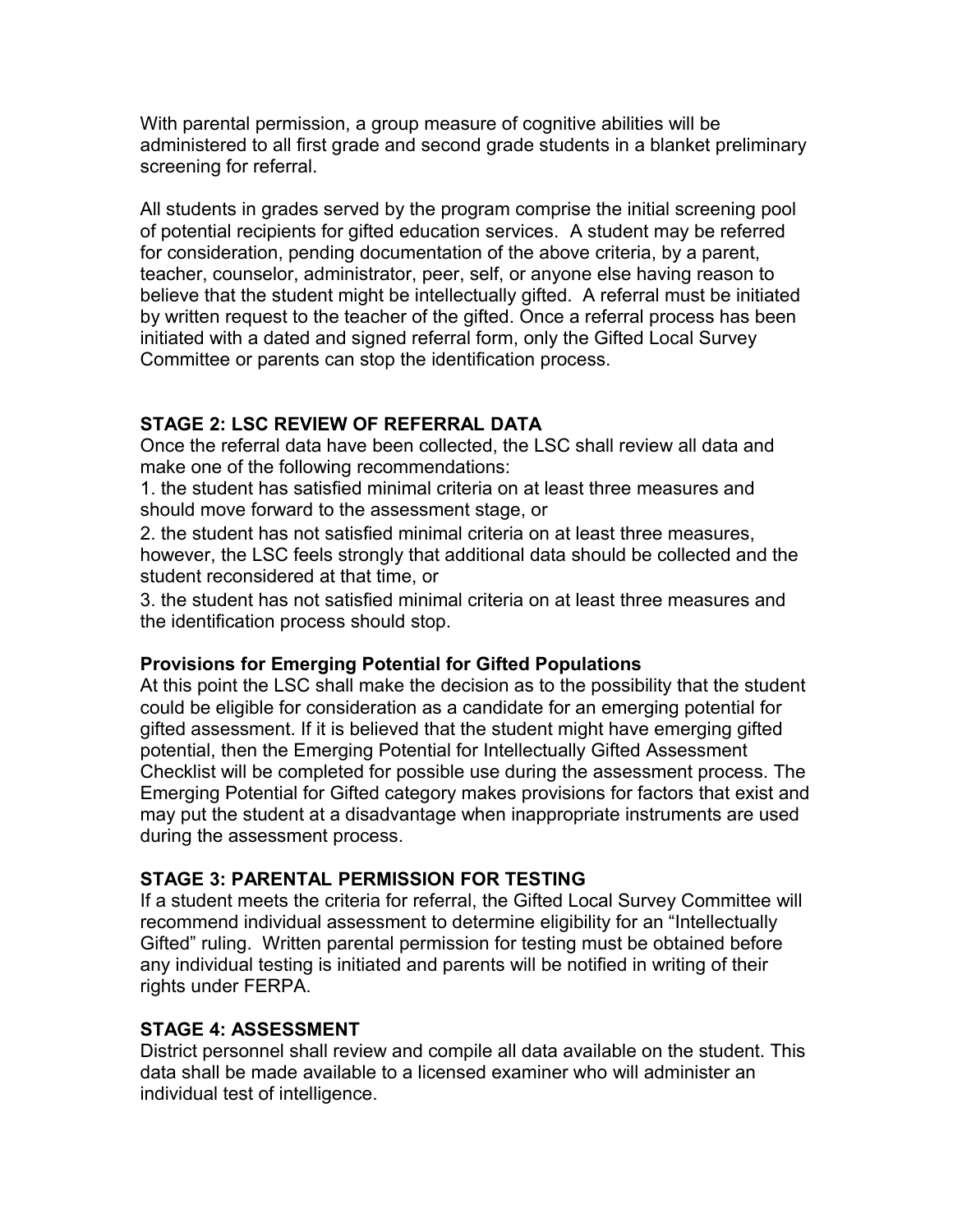In no case will the examiner be related to the student being tested. The examiner shall review all available data on the student to select the most appropriate test of intelligence. Standard operating procedures will be followed during the selection and administration of all assessments as reflected in the examiner's manuals.

A student must score at or above the 91st percentile composite/full scale or the 91st percentile on approved subtests (as per publisher) in order to satisfy eligibility criteria.

Identification criteria, as approved by the MDE on the North Panola School District Gifted Education Program Proposal, must be satisfied for a student to be ruled eligible by the LSC for the intellectually gifted education program.

### **Emerging Potential for Gifted**

Students who have satisfied criteria on the Emerging Potential for Gifted Checklist who did not satisfy minimal acceptable criteria on an individual test of intelligence, but, did score at least at the 84th percentile or have a scale score that falls within the range of the 90th percentile confidence interval of the state minimum scale/percentile score, may be administered one of the following additional measures to determine eligibility:

1. A test of cognitive abilities with a minimal score at the 90th percentile,

2. A group intelligence measure with a minimal score at the 90th percentile, or

3. A district-developed matrix approved by the MDE.

### **Potentially Twice-Exceptional Students**

In compliance with MDE gifted regulations, students who already have an eligibility ruling under IDEA and are being assessed for an intellectually gifted eligibility, will be considered potentially Twice-Exceptional. Students who did not satisfy all of the required minimal acceptable referral criteria, but did meet at least one referral criterion, shall have their results reviewed by the LSC and a licensed examiner. If the student scores at or above the 91st percentile on the individual test of intelligence composite score or approved subtest score or, in the opinion of the reviewing committee, would benefit from participation in the intellectually gifted program, the student may be granted a provisional eligibility for the intellectually gifted program for a period of one year. At the end of that year, the student's teacher of the gifted shall meet with the review committee to discuss the student's performance in the program. If the student has demonstrated success in the program, the LSC shall change the eligibility status from provisional to regular eligibility. If the student has not been successful in the program, the provisional eligibility shall be revoked.

### **STAGE 5: ASSESSMENT REPORT**

District personnel shall compile an Assessment Report, which contains all the MDE required components: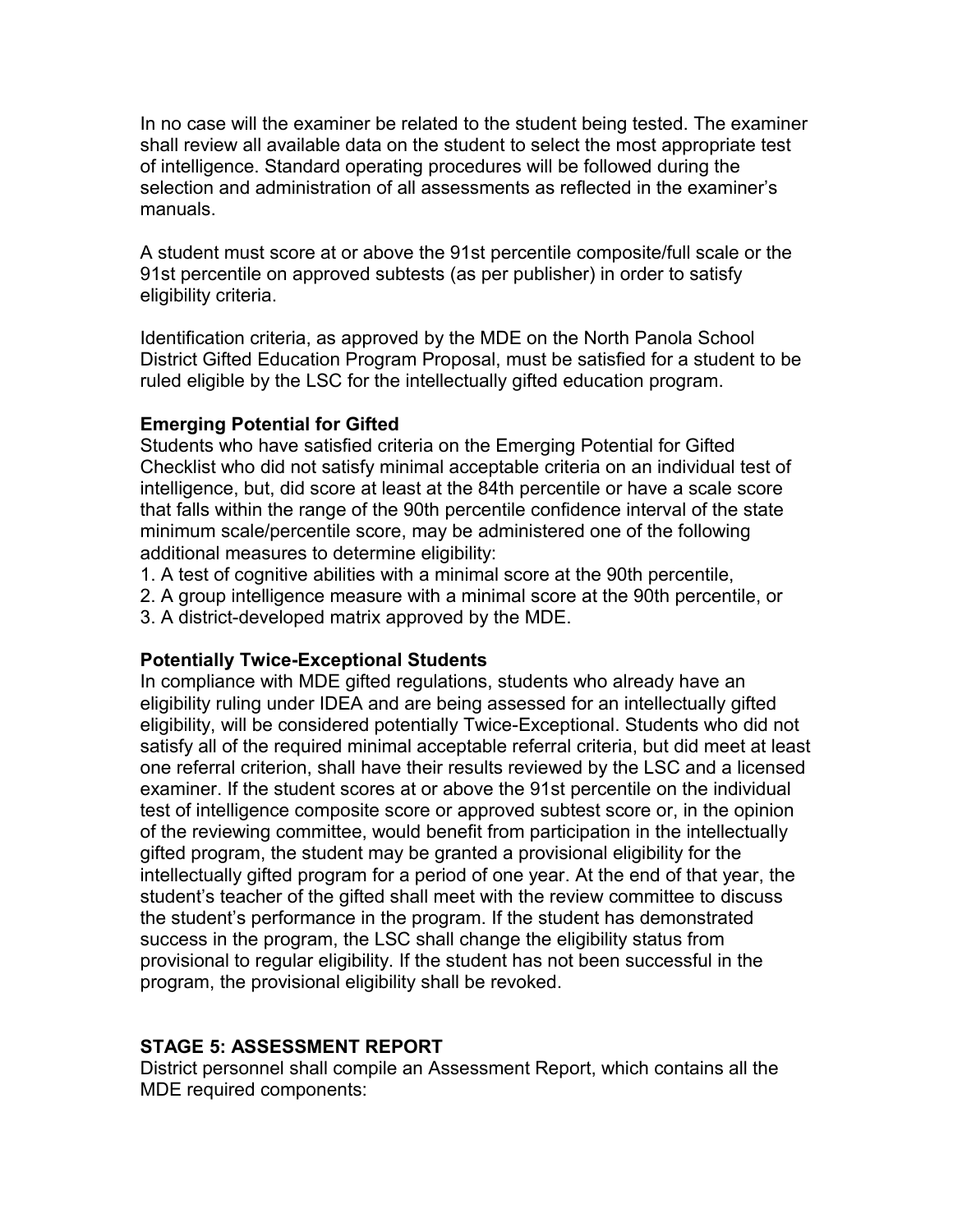1. Student's name,

2. Name of at least three measures from Stage 1: Referral that were used to determine the need to administer an individual test of intelligence,

3. Results of each measure,

4. Name of individual who administered or completed each measure and the date administered or completed,

5. Test behaviors for any individually administered test(s),

6. Interpretation of the results of each individually administered test(s),

7. Name of the person who administered the individual test of intelligence and date test was administered,

8. Qualifications of the individual who administered the individual test of intelligence,

9. Results of the individual test of intelligence to include scores on all subtests and, identified strengths and weaknesses,

10. Name of the person responsible for writing the Assessment Report, his/her signature, and position, and

11. Date of the Assessment Report.

### **STAGE 6: LSC ELIGIBILITY DETERMINATION**

Once the Assessment Report is finalized, the LSC shall meet to review all data and determine if eligibility criteria have or have not been satisfied. The LSC shall rule that the student is or is not eligible for the intellectually gifted program.

### **Parental Notification**

Parents of each student tested will be notified in writing about the results of their child's assessment for the intellectually gifted program and their rights under the Family Education Rights and Privacy Act (FERPA). District personnel shall offer to explain any of the results about which the parents have questions.

### **OUT-OF-STATE GIFTED ELIGIBILITIES**

As each state has a unique set of eligibility criteria for placement in a gifted program, a student moving to Mississippi with a gifted eligibility from another state must satisfy Mississippi eligibility criteria before being considered for placement in the gifted program. The eligibility ruling from another state may be used to initiate the referral process in Mississippi.

There is no temporary placement in the gifted program while the student goes through the eligibility process within the district.

### **PLACEMENT IN TARGET**

Once a student is determined eligible for a gifted program in Mississippi, no reevaluation testing is required to remain in the program. Although criteria may vary from district to district, an eligible determination is accepted by all school districts within the State of Mississippi.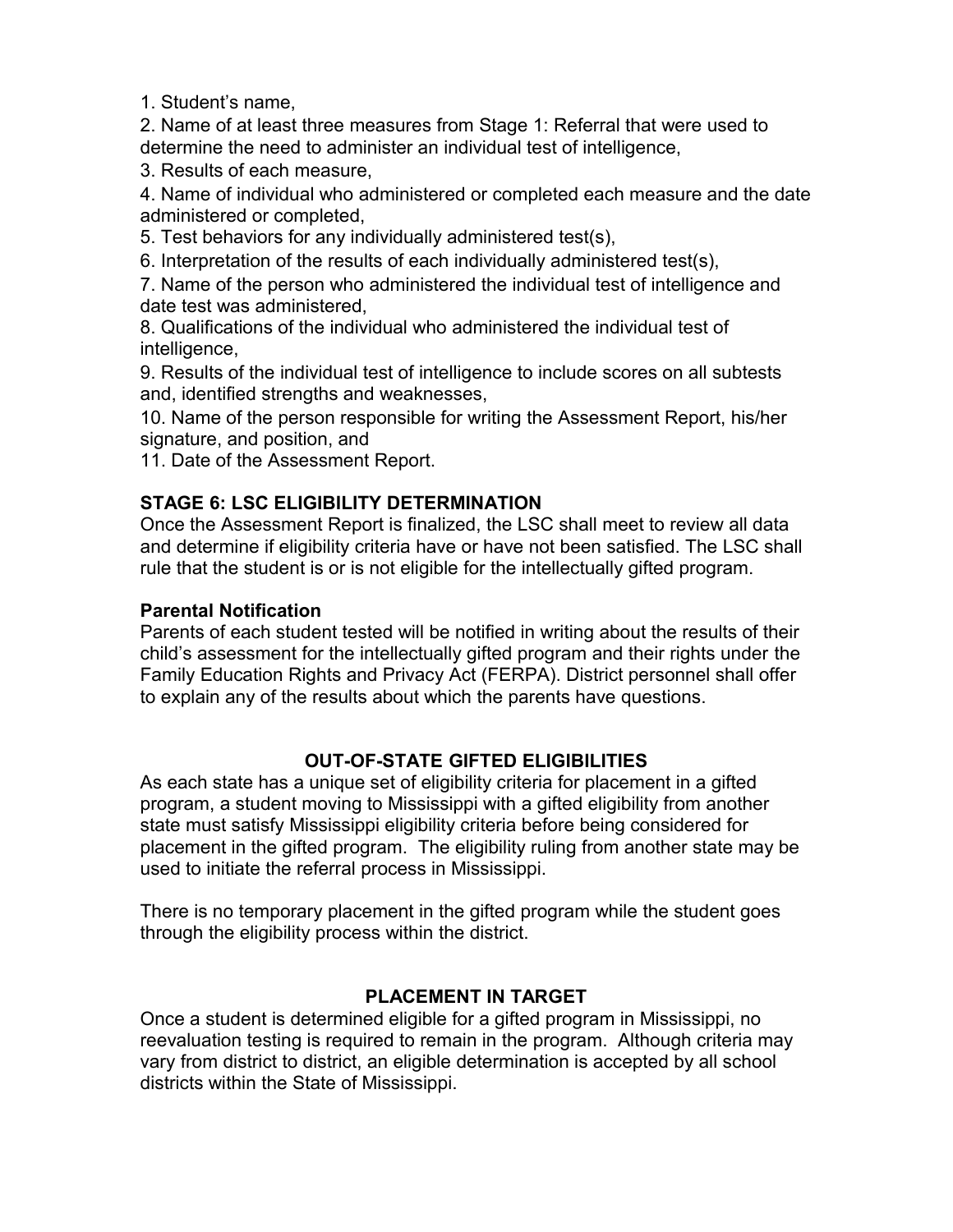### **ANNUAL REASSESSMENT FOR CONTINUED PLACEMENT**

A committee shall meet at least annually to reassess each gifted student's continuation in the gifted program. The committee must include at least the student's teacher of the gifted and a designated administrative representative.

As stated in the MDE Gifted Education Regulations, "since participation in the gifted program is an entitlement under the law, the students should remain in the gifted program as long as they are being successful in the program. Grades and/or success in the regular education program are the responsibility of the regular classroom teachers and should not be considered as a reason for removal from the gifted program."

In the event a student fails to make progress or exhibits unsatisfactory participation in the gifted program, a meeting of the reassessment committee will be held to consider the student's performance. If the committee determines that the student is failing to make progress in the program, the student will be placed on probation in the gifted program for the next 9-weeks term. The parents will be notified and given an opportunity to meet with the committee to discuss the decision and develop a plan of action. During this time, the student will continue to participate in the gifted program. If at the end of the period of probation, the student's performance improves to a satisfactory level, the student will be removed from probation and recommended for continued placement. If at the end of the 9-weeks term the student has failed to improve his/her performance to a satisfactory level, the reassessment committee can recommend the student be removed from the program. Documentation of all reassessment committee meetings must be maintained.

If the committee determines that the student should exit TARGET due to lack of progress and/or unsatisfactory participation in the program, the student's parents will be notified and given the opportunity to discuss the decision with the committee before the student is removed. Should the parents not agree to the removal of the student from the program, the district shall grant the parents a hearing.

### **HEARING PROCESS**

Parents who are not in agreement with the school based committee decision to remove a student from the gifted program will present their concerns, orally or in writing to the principal of the school. The principal and parent will attempt to resolve the matter informally.

If the parents are not satisfied with the action taken by the principal, the parents shall, within five (5) school days after the meeting with the principal, put their concerns in writing and present them

to the North Panola School District Gifted contact person. The gifted contact person will schedule a meeting of the District Local Survey Committee within five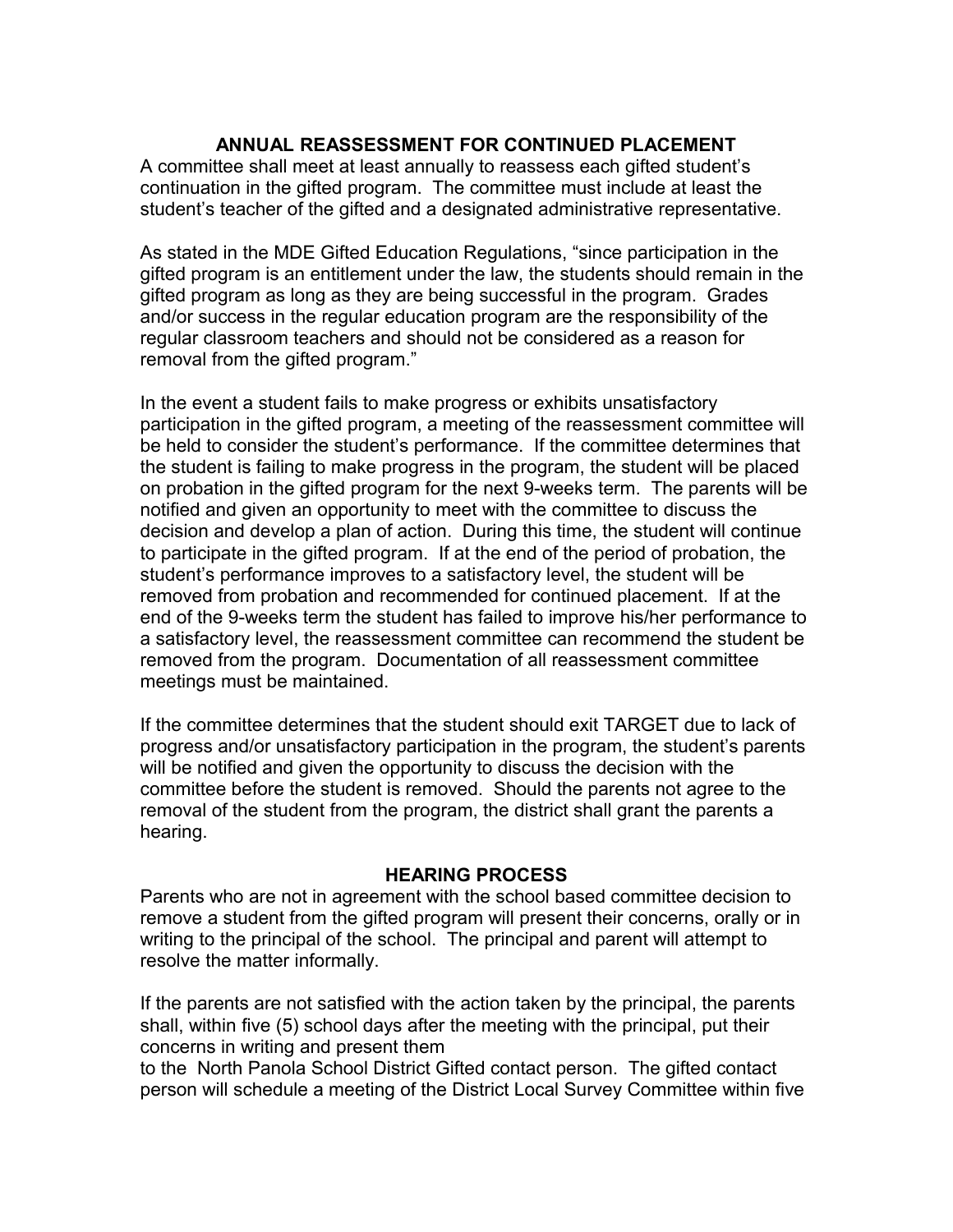(5) school days or a timeframe agreed upon by the parents. Parents will be extended an invitation to attend the LSC meeting. The LSC will render a written decision based on information shared during the meeting.

### **REINSTATEMENT PROCEDURES**

Students will be considered for reinstatement in the gifted program at the request of the parents and with the recommendation of classroom teachers. Consideration and arrangements for reinstatement in the program will be made through the Local Gifted Survey Committee and documented in the minutes. Written notification of the student's eligibility for reinstatement will be forwarded to the parents and teachers of the student. Written parental permission must be obtained before the student can be placed in the program.

### **Exiting of the Intellectually Gifted Program**

Once a child enters the ninth grade, he or she is automatically no longer eligible for 2-8 grade intellectually gifted program. However, the North Panola School District offers options for high ability learners in grades 9-12. Parents have the right to refuse services once a student is deemed eligible for the gifted program. Teachers are not permitted to deny students that are eligible for the gifted program the opportunity to obtain services during the allotted time period. However parents may contact the gifted contact person and request that services may be discontinued via the signature of a refusal of service form.

### **OTHER OPTIONS FOR HIGH ABILITY LEARNERS In the North Panola School District are:**

- $\triangleright$  8<sup>th</sup> Grade Pre Algebra
- $\triangleright$  Edgenuity Access to Courses Outside of the District
- $\triangleright$  9<sup>th</sup> Grade Honors Classes in Core Subjects
- $\geq 10^{th} 12^{th}$  Grade Advanced Placement (AP) Courses
- $\triangleright$  Dual Enrollment Classes